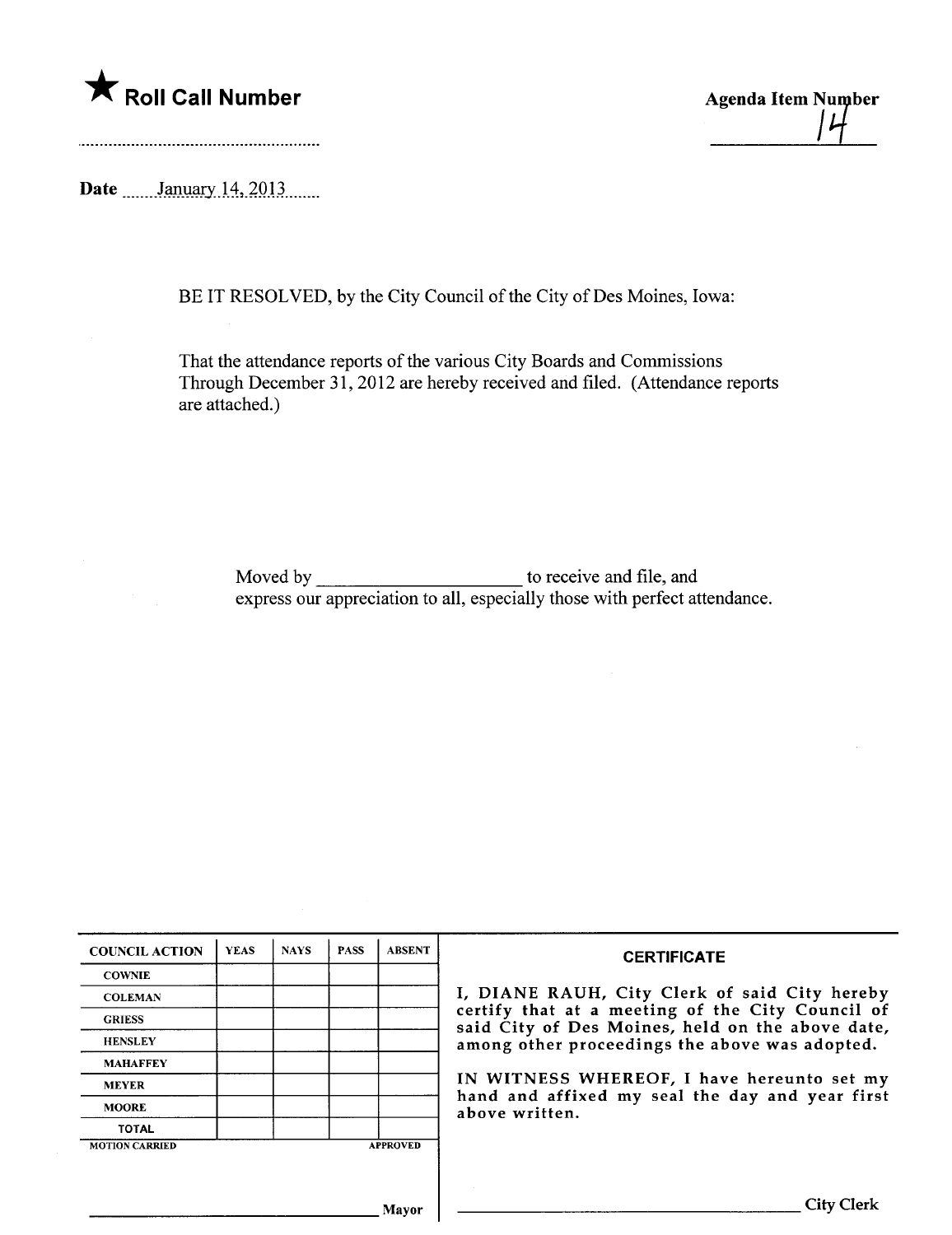### Sec. 2-1050. Meeting and attendance requirements.

- (a) Except as otherwise specifically provided, each administrative or advisory board, committee, commission or agency of the city shall establish a schedule of regular meetings of its membership, shall establish a procedure for calling such special meetings as are necessary to the performance of its assigned functions, and shall keep a record of attendance of its members at regular and special meetings. Each member of an administrative or advisory board, committee, commission or agency is expected to attend all regularly scheduled meetings. The number of absences by any member shall not exceed 25 percent of the number of regularly scheduled meetings in a calendar year, provided if 25 percent is a number less than four, no member shall miss more than four of the regularly scheduled meetings in a calendar year, without regard to the reasons for the absences. The cancellation of a regularly scheduled meeting shall not affect the number of allowed absences.
- (b) Each administrative or advisory board, committee, commission or agency shall transmit to the city council a written report containing the name of each member who has not met the attendance requirements of this section within two weeks of the meeting at which any member fails to meet the requirements for attendance established by this section. The report of the administrative or advisory board, committee, commission or agency may recommend removal or retention of any member and state reasons for removal or retention of the member. Failure to meet the attendance requirements of this section is grounds for removal of a member of any administrative board, committee, commission or agency. The first and each subsequent failure to meet the attendance requirements of this section shall be reported to the city council. The city council shall act upon each report received to either retain or remove any member of an administrative or advisory board who has not met the attendance requirements of this section. The attendance requirements of this section shall not apply to the city council, civil service commission, board of library trustees, skywalk committee, landmark review board or the zoning board of adjustment. The attendance requirements of this section shall also not apply to alternate members appointed or approved by the city council to serve at any meeting in the absence of a regular member.
- (c) Each administrative or advisory board, commission, committee or agency shall keep minutes of its proceedings, showing the vote of each member on each question or, if absent and failing to vote, indicating that fact and shall keep written records of its other official actions which shall within 30 days after each meeting be filed with the city clerk. The city clerk shall make such minutes available to each member of the city council upon request.
- (d) Prior to January 15 of each year, the chair of each administrative or advisory board, committee and agency shall prepare and distribute to the members of such board, committee or agency a report identifying the members who served on that board, committee or agency in the preceding calendar year, the number of regularly scheduled and special meetings held in the preceding year during the term of each member's appointment, and the number of such meetings attended by each member. Each member shall be informed that the member may submit a letter of explanation regarding absences to the chair or the city clerk before January 31. The chair shall file the report and any letters of explanation received by the chair with the city clerk by February 1.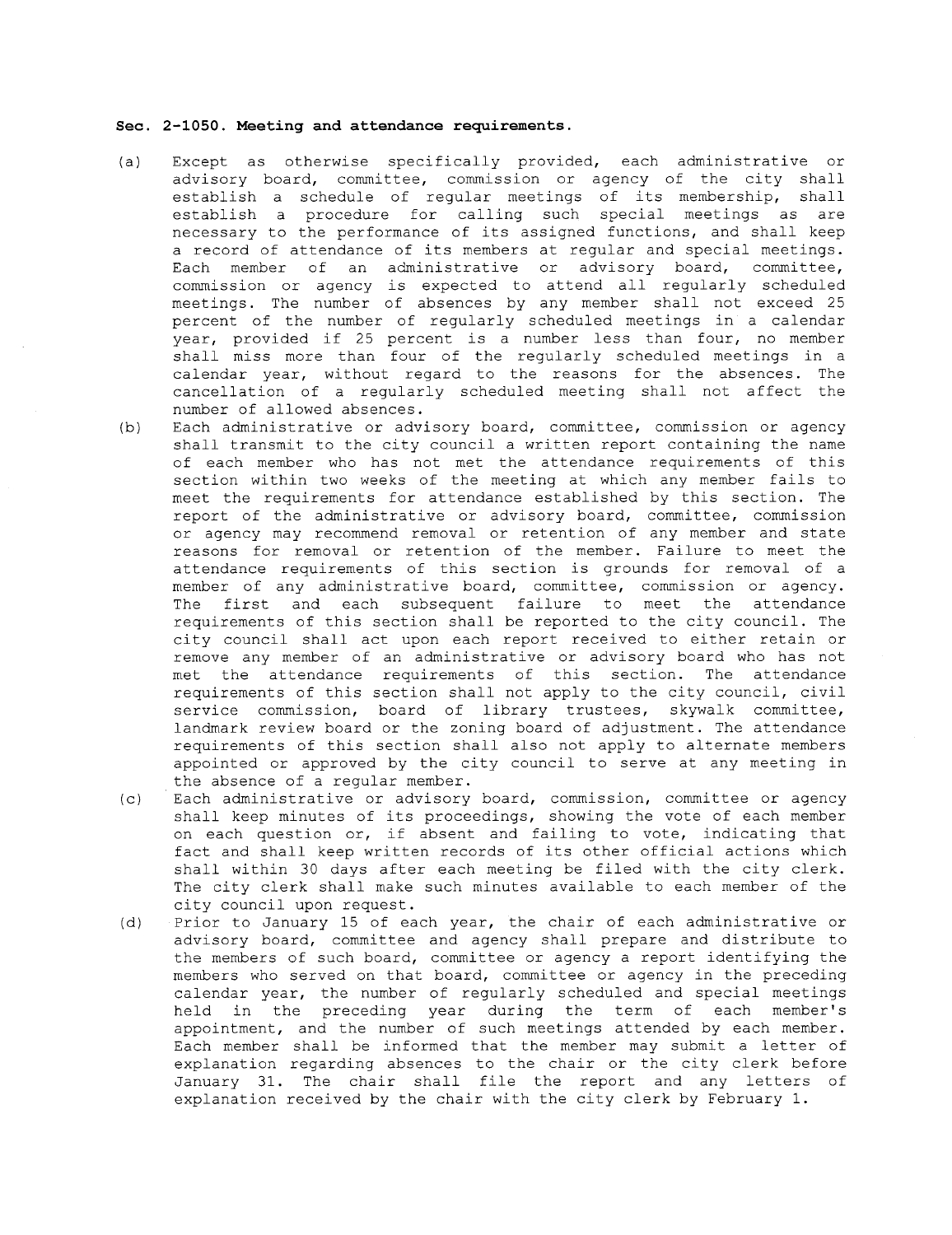| <b>Total</b>                     | Absences       | $\circ$       | ပ                       | $\circ$     | $\mathbf{\Omega}$       | S             | 4                       | $\circ$     | ۳             | $\mathbf{\Omega}$     | 4                       | 2              | I                                   |                |  |                                |  |
|----------------------------------|----------------|---------------|-------------------------|-------------|-------------------------|---------------|-------------------------|-------------|---------------|-----------------------|-------------------------|----------------|-------------------------------------|----------------|--|--------------------------------|--|
|                                  | $2\frac{9}{2}$ |               |                         |             |                         |               |                         |             |               |                       |                         |                |                                     |                |  |                                |  |
| $\frac{96}{10}$                  |                |               | $\times$                |             |                         |               |                         |             |               | $\times \times$       |                         |                | $\frac{1}{2}$                       |                |  |                                |  |
| $rac{1}{6}$                      |                |               | $\overline{\mathsf{x}}$ |             |                         | $\times$      | I                       |             |               |                       |                         | $\times$       | I                                   |                |  |                                |  |
| $\frac{25}{27}$                  |                |               |                         |             | $\times$                |               | ļ                       |             |               |                       | $\times$                |                | I                                   |                |  |                                |  |
| $\frac{1}{1}$ and $\frac{17}{1}$ |                |               |                         |             |                         |               | $\mathbf{i}$            |             |               | $\times$              |                         |                | I                                   |                |  |                                |  |
|                                  |                |               |                         |             |                         |               | $\ddot{\phantom{0}}$    |             |               |                       |                         |                | I                                   |                |  | $\frac{1}{2}$<br>$\frac{1}{2}$ |  |
| 07 94 94 94<br>Ann   94 Ann      |                |               | $\boldsymbol{\times}$   |             | $\overline{\mathsf{x}}$ |               |                         |             |               |                       | $\pmb{\times}$          |                | I                                   |                |  |                                |  |
|                                  |                |               |                         |             |                         |               | $\times$                |             | $\times$      |                       | $\overline{\mathsf{X}}$ |                | I                                   |                |  |                                |  |
| April<br>20                      |                |               |                         |             |                         | $\times$      | $\overline{\mathsf{X}}$ |             |               |                       |                         |                | I                                   |                |  |                                |  |
|                                  | Mar<br>16      |               | ×                       |             |                         |               | $\times \times$         |             |               |                       |                         |                | I                                   |                |  |                                |  |
| Feb                              | $\frac{6}{1}$  |               | ×                       |             |                         |               | $\pmb{\times}$          |             |               |                       |                         |                | ×                                   |                |  |                                |  |
| Jan                              | $\frac{6}{1}$  |               | $\times$                |             |                         |               |                         |             |               |                       |                         | $\pmb{\times}$ |                                     |                |  |                                |  |
|                                  | Name           | Dennis, Brian | Dimery-Bragg, Penelope  | Ford, Karin | Green, Troy             | Jeppesen, Bob | Lettow, Jay *           | McGee, Mary | Noblin, James | Oberbroeckling, Steve | Pruitt, Jessica         |                | Stanley, Mark<br>Welch, T. Anthony* | Young, Michael |  |                                |  |

X = Absent<br>S = Special Meeting

Notes: T. Anthony Welch resigned effective 2/1/12.<br>Jay Lettow resigned effective 7/1/12.

Michael Young joined effective 10/1/12.

Board does not meet in December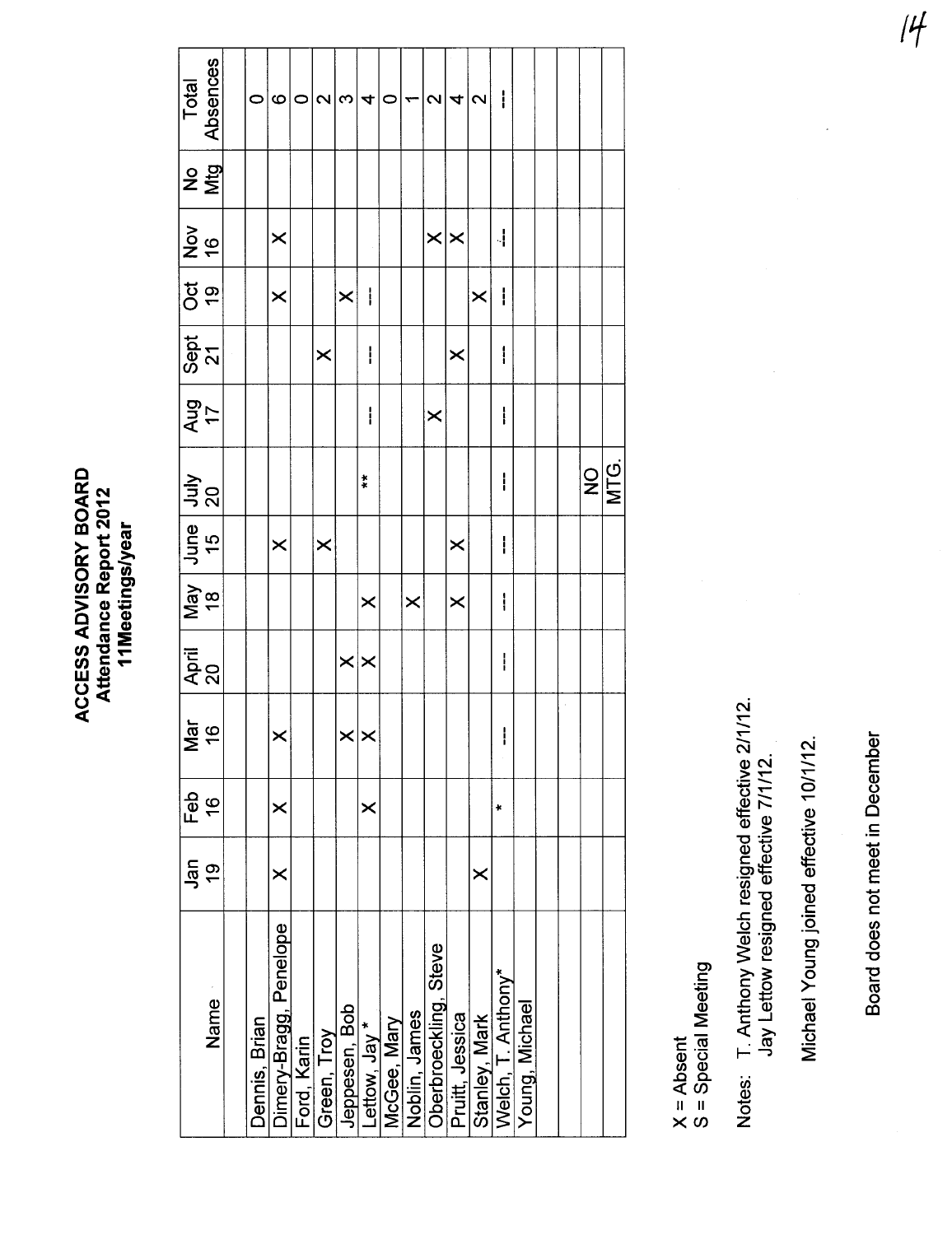|                       | Dec  Total<br>  11   Abs                                                                                | $\circ$ | 0 | $\overline{\mathbf{C}}$                                                               | $\mathbf{\Omega}$ | $\mathbf{\Omega}$ |  |  |  |  |  |
|-----------------------|---------------------------------------------------------------------------------------------------------|---------|---|---------------------------------------------------------------------------------------|-------------------|-------------------|--|--|--|--|--|
|                       |                                                                                                         |         |   |                                                                                       |                   | $\times$          |  |  |  |  |  |
|                       | $\frac{1}{\frac{1}{2} \cdot \frac{1}{2}}$                                                               |         |   | $\times$ $\times$                                                                     |                   |                   |  |  |  |  |  |
|                       | ರ<br>ಶ                                                                                                  |         |   |                                                                                       |                   |                   |  |  |  |  |  |
|                       | Sept<br>11                                                                                              |         |   |                                                                                       |                   |                   |  |  |  |  |  |
|                       | $\frac{4}{4}$                                                                                           |         |   |                                                                                       |                   |                   |  |  |  |  |  |
|                       |                                                                                                         |         |   |                                                                                       |                   | $\times$          |  |  |  |  |  |
|                       | $\begin{array}{c c c c} \text{May} & \text{June} & \text{July} & \text{ { } \\ 1 & 5 & 3 & \end{array}$ |         |   |                                                                                       |                   |                   |  |  |  |  |  |
|                       |                                                                                                         |         |   |                                                                                       |                   |                   |  |  |  |  |  |
| م <del>ب</del> ة<br>م |                                                                                                         |         |   | $\times$                                                                              | ∣×                |                   |  |  |  |  |  |
|                       | $\frac{1}{2}$                                                                                           |         |   |                                                                                       |                   |                   |  |  |  |  |  |
| Feb                   |                                                                                                         |         |   |                                                                                       |                   |                   |  |  |  |  |  |
| $\frac{1}{2}$         | m                                                                                                       |         |   |                                                                                       |                   |                   |  |  |  |  |  |
|                       | <b>Name</b>                                                                                             |         |   | Erickson, James<br>Feldmann, Mark<br>Hansell, Edgar<br>Levy, Kerty<br>Ward, Elizabeth |                   |                   |  |  |  |  |  |

**Airport Authority Board<br>Attendance Report 2012** 

12 Meetings/year

\*\* Meeting dates will change to second Tuesday of Month beginning August 14. Board will continue to meet at 9:00 a.m.

• First Meeting for the Des Moines Airport Authority Board was November 1, 2011.

G:\USERS\KMHerzberg\Boards & Commissions\2012\2012 Attendance Reports\Airport Authority Board.docx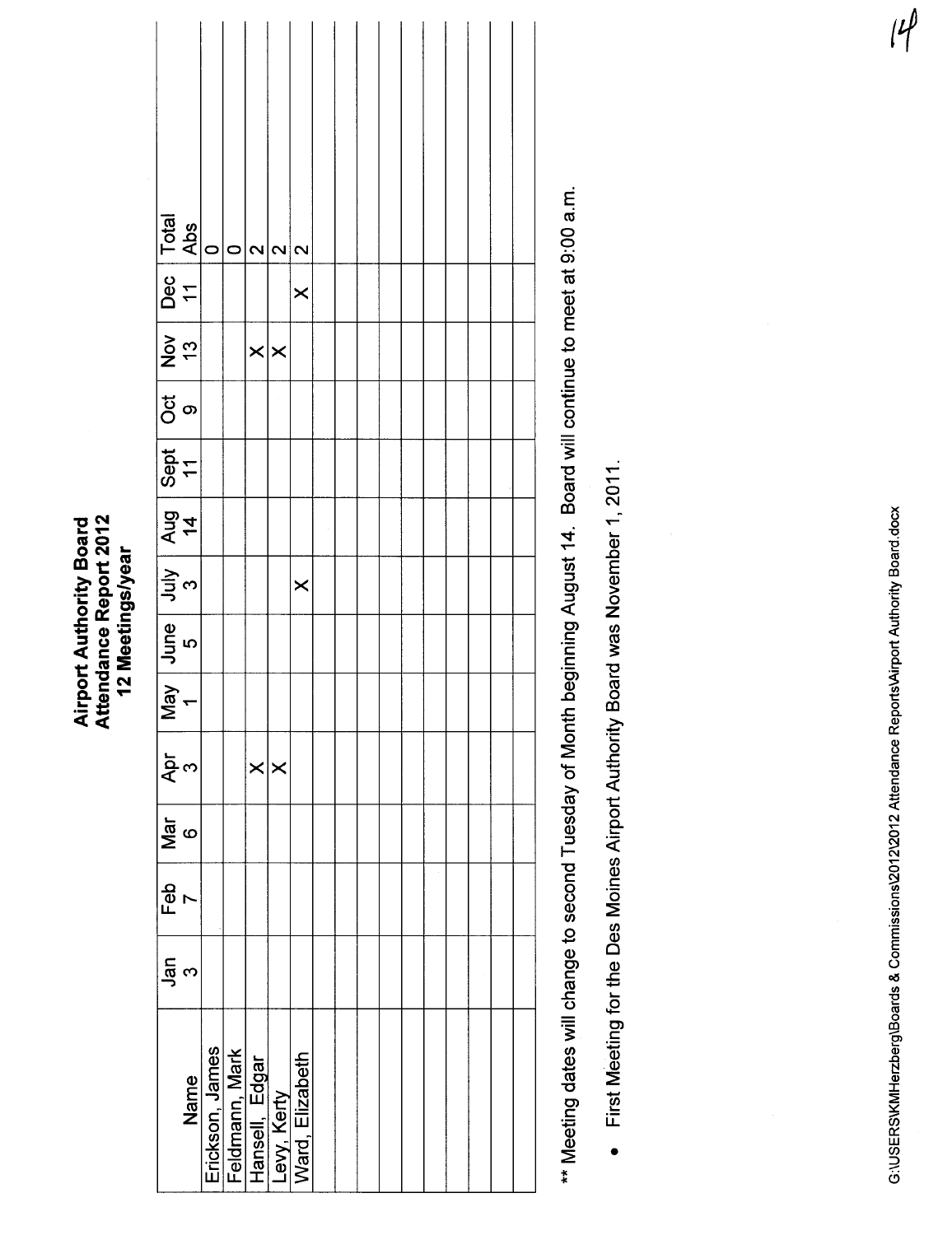**Building & Fire Code Board of Appeals<br>Attendance Report 2012<br>12 Meetings/year** 

| Name               | Jan 12 | $\frac{1}{r}$<br><u>S</u> | May June<br>10 14 |   |  |  | $\frac{1}{2}$ $\frac{1}{2}$ | Dec<br>13 | Absences<br>Total |
|--------------------|--------|---------------------------|-------------------|---|--|--|-----------------------------|-----------|-------------------|
| Caldwell, Bart     |        |                           |                   |   |  |  |                             |           |                   |
| Edgington, Gary    |        |                           |                   |   |  |  |                             |           |                   |
| Gassman, Chuck     |        |                           |                   | × |  |  |                             |           |                   |
| Johnson, Jim       |        |                           |                   |   |  |  |                             |           |                   |
| Kriens, Dave       |        |                           |                   |   |  |  |                             |           |                   |
| ayland, Chad       |        |                           |                   |   |  |  |                             |           |                   |
| Linn, Marshall     |        |                           |                   | × |  |  |                             |           |                   |
| Mendenhall, Martie |        |                           | $\times$          |   |  |  |                             |           | c                 |
| Oltrogge, Susan    |        |                           | ×                 |   |  |  | ×                           |           |                   |
| Shivvers, Mel      |        |                           |                   |   |  |  |                             |           |                   |
| Thyberg, Jon       |        |                           |                   |   |  |  |                             |           |                   |
| Tinker, Randy      |        |                           |                   |   |  |  |                             |           |                   |

X = Absent<br>S = Special Meeting

 $\ddot{\phantom{0}}$ 

Notes:

Bart Caldwell added 1-25-2012.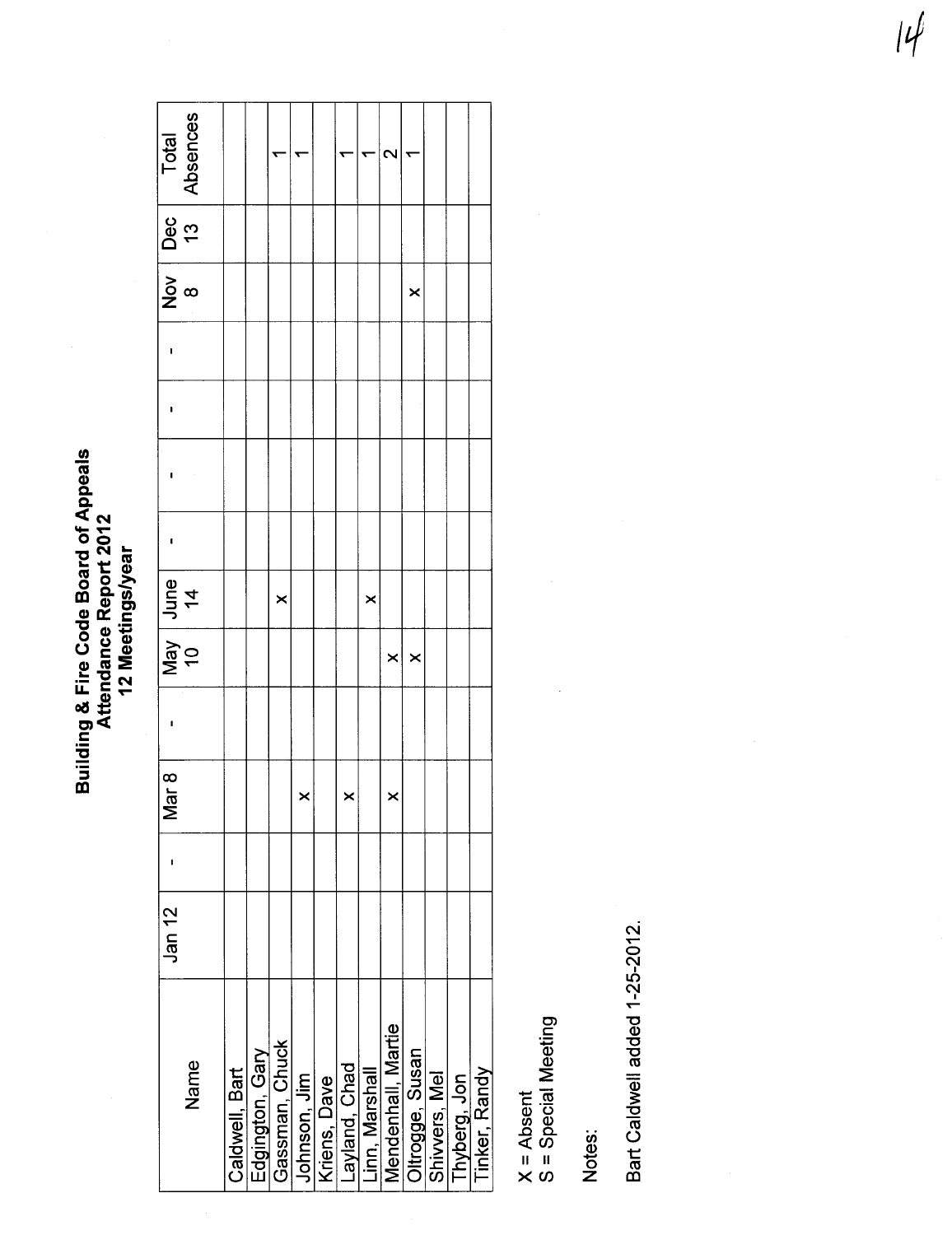### Attendance Report 2012<br>2 Meetings/year<br>April / October Attendance Report 2012 Citizen Odor Board Citizen Odor Board 2 Meetings/year April/ October

|                                 | Jan | Feb | Mar |          | April   May   June   July | Aug Sept Oct |          | $\frac{1}{2}$ | Dec | Total           |
|---------------------------------|-----|-----|-----|----------|---------------------------|--------------|----------|---------------|-----|-----------------|
| Name                            |     |     |     |          |                           |              |          |               |     | <b>Absences</b> |
| Dusty Isaacson                  |     |     |     |          |                           |              |          |               |     |                 |
|                                 |     |     |     |          |                           |              |          |               |     |                 |
| Judy Isaacson<br>Marilyn Fisher |     |     |     |          |                           |              |          |               |     |                 |
|                                 |     |     |     |          |                           |              | $\times$ |               |     |                 |
| Matt Grohe<br>Carolyn Mehl      |     |     |     | $\times$ |                           |              |          |               |     |                 |
| Keith Mehl                      |     |     |     | $\times$ |                           |              |          |               |     |                 |
| Ida Miles                       |     |     |     |          |                           |              | $\times$ |               |     |                 |
| <b>Charles Talarico</b>         |     |     |     |          |                           |              |          |               |     |                 |
|                                 |     |     |     |          |                           |              |          |               |     |                 |

## Scott Sargent has moved and no longer a member. Scott Sargent has moved and no longer a member.

X = Absent<br>S = Special Meeting S = Special Meeting Notes: --~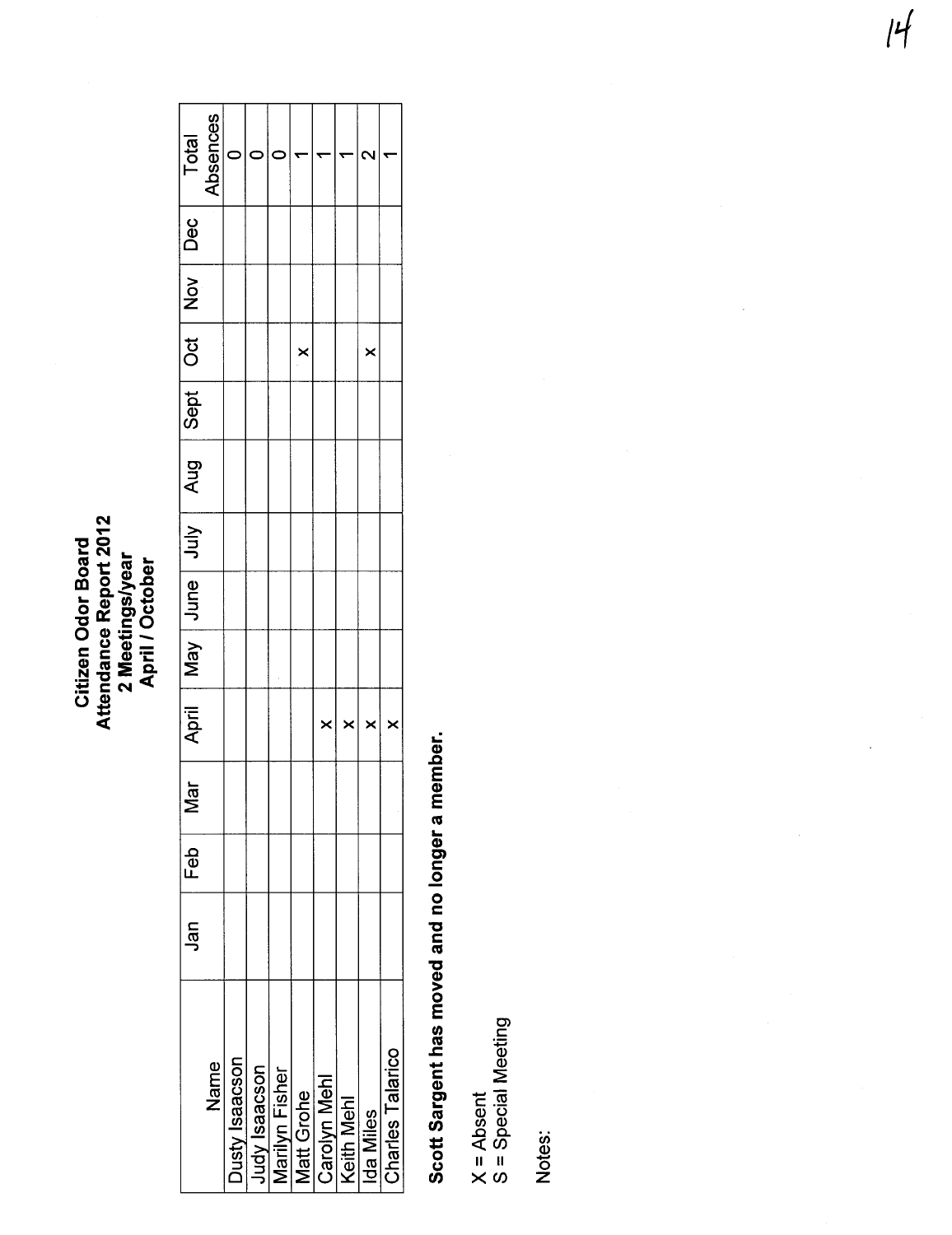Civil Service Commission<br>Attendance Report 2012<br>24 Meetings Per Year<br>January - December

| Dec Absence   | Total                    |   | မာ                  | $\overline{\mathbf{C}}$ | ဖ                        | $\infty$                 | ო                                    | $\mathbf{\Omega}$                | r                                |  |  |  |  |  |
|---------------|--------------------------|---|---------------------|-------------------------|--------------------------|--------------------------|--------------------------------------|----------------------------------|----------------------------------|--|--|--|--|--|
|               | 4  18                    |   |                     |                         |                          | $\times$                 | $\times$                             |                                  | ×                                |  |  |  |  |  |
|               |                          |   |                     |                         |                          |                          |                                      |                                  |                                  |  |  |  |  |  |
|               | $\overline{20}$          |   |                     |                         |                          |                          | $\times$                             |                                  | $\times$                         |  |  |  |  |  |
| $\frac{8}{2}$ | $\frac{1}{3}$            |   | $\mathbf{k}$        | ×                       | $\star$                  | ×                        | ×                                    | ¥                                | ×                                |  |  |  |  |  |
|               |                          | ō | $\overline{\bf{c}}$ | $\overline{\mathsf{x}}$ | $\overline{\bm{\omega}}$ | $\overline{\varkappa}$   | $\overline{\boldsymbol{\omega}}$     | $\overline{\boldsymbol{\omega}}$ | $\overline{\boldsymbol{\omega}}$ |  |  |  |  |  |
|               | $\frac{6}{1}$            |   |                     |                         |                          |                          |                                      |                                  | $\times$                         |  |  |  |  |  |
| ö             | $\overline{\mathbf{r}}$  |   | $\times$            |                         |                          |                          |                                      | $\times$                         |                                  |  |  |  |  |  |
|               |                          |   | $\times$            |                         |                          | ×                        |                                      |                                  |                                  |  |  |  |  |  |
| Sept          |                          |   | ¥                   | $\pmb{\ast}$            | $\pmb{\ast}$             | ×                        | ×                                    | $\ddot{}$                        | $\ast$                           |  |  |  |  |  |
|               |                          |   | $\times$            |                         | $\times$                 |                          |                                      |                                  |                                  |  |  |  |  |  |
|               |                          |   | $\times$            |                         | $\times$                 | $\times$                 |                                      |                                  |                                  |  |  |  |  |  |
| July Aug      | 3   17   7   21   4   18 |   |                     |                         | $\times$                 |                          |                                      | $\times$                         | $\times$                         |  |  |  |  |  |
|               |                          |   |                     |                         |                          |                          |                                      |                                  |                                  |  |  |  |  |  |
|               | 5 19                     |   |                     | $\times$                |                          |                          | ×                                    |                                  |                                  |  |  |  |  |  |
| June          |                          |   | $\star$             | ×                       | ¥                        | ¥                        | k                                    | ×                                | ×                                |  |  |  |  |  |
|               |                          |   |                     |                         |                          | $\times$                 |                                      |                                  |                                  |  |  |  |  |  |
| Vay           |                          |   |                     |                         |                          | $\times$                 |                                      |                                  |                                  |  |  |  |  |  |
|               | 20   3   17   1   15     |   |                     |                         |                          |                          |                                      |                                  |                                  |  |  |  |  |  |
| April         |                          |   |                     |                         |                          |                          |                                      |                                  |                                  |  |  |  |  |  |
|               |                          |   |                     |                         |                          | $\times \times$          |                                      |                                  | $\times$                         |  |  |  |  |  |
| Mar           |                          |   | ×                   | ×                       | $\mathbf{k}$             | ×                        | $\ddot{}$                            | $\star$                          | ×                                |  |  |  |  |  |
|               | 3   9   17   7   21   6  |   | $\times$            |                         | $\times$                 |                          |                                      |                                  | $\times$                         |  |  |  |  |  |
|               |                          |   |                     |                         |                          |                          |                                      |                                  | $\overline{\mathsf{x}}$          |  |  |  |  |  |
| Jan Feb       |                          |   |                     |                         | $\times$                 | $\times$                 |                                      |                                  |                                  |  |  |  |  |  |
|               |                          |   | S                   | S                       | $\omega$                 | $\overline{\mathcal{S}}$ | S                                    | S                                | S)                               |  |  |  |  |  |
|               |                          |   | ×                   | ×                       | ¥                        | $\ddot{\phantom{1}}$     | ¥                                    | ÷.                               | ¥                                |  |  |  |  |  |
| Date:         | Member Name              |   | Brooks, John A.     | Campos, Mary            | Hall, Jeff               |                          | Quinn, Joseph<br>Carter-Lewis, Linda | Rounds, Peter                    | Munns, Diane                     |  |  |  |  |  |

X = Absent<br>S = Special Meeting<br>\* = Meeting Cancelled

NOTES: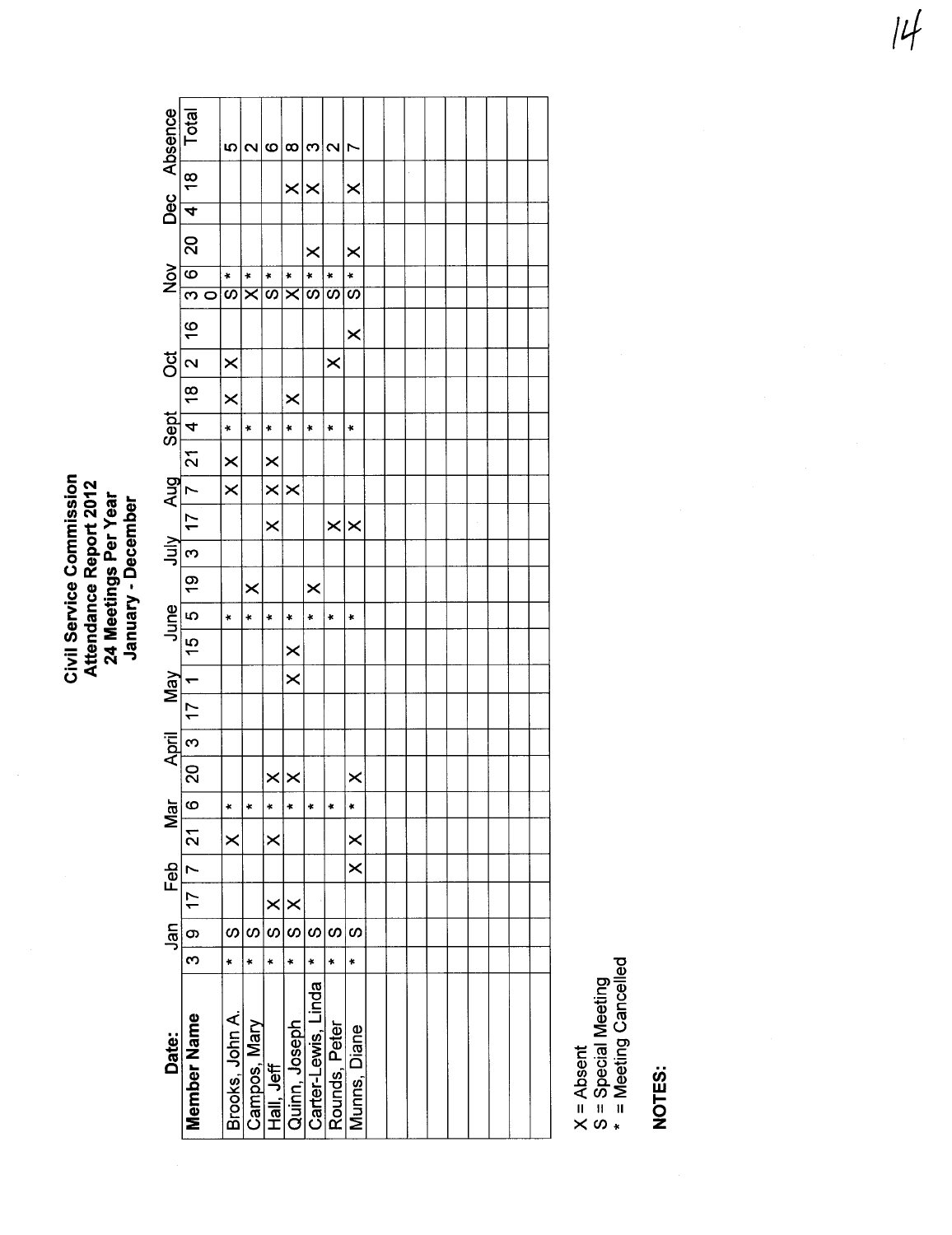Attendance Report January - 2012<br>12 Meetings/year **Historic Preservation Commission** Historic Preservation Commission Attendance Report January - 2012 12 Meetings/year

| Total                                         | Absences | M               |             | ₫             | ຕ               |                 |                       | ᠬ                     | ო                     | $\sim$       | ₹                       | <u>ო</u>          |             |
|-----------------------------------------------|----------|-----------------|-------------|---------------|-----------------|-----------------|-----------------------|-----------------------|-----------------------|--------------|-------------------------|-------------------|-------------|
|                                               |          | ×               |             |               |                 |                 |                       |                       |                       | $\times$     | $\boldsymbol{\times}$   |                   |             |
|                                               |          |                 |             | $\times$      |                 | $\times$        |                       | ×                     |                       |              |                         |                   |             |
|                                               |          |                 |             |               |                 |                 |                       |                       |                       |              |                         | ×                 |             |
|                                               |          |                 |             |               |                 |                 |                       | $\times$              |                       | ×            |                         |                   |             |
|                                               |          |                 |             | $\times$      |                 | $\times$        | ∣×                    |                       |                       |              |                         |                   |             |
| 07/18   08/15   09/19   10/17   11/28   12/19 |          |                 |             |               | $\times$        | $\times$        | $\boldsymbol{\times}$ | $\boldsymbol{\times}$ |                       |              |                         |                   |             |
| 04/18   05/16   06/20                         |          |                 |             |               |                 | $\times$        | ∣×                    |                       |                       |              | $\overline{\mathsf{x}}$ |                   |             |
|                                               |          |                 |             | $\times$      |                 |                 |                       |                       | $\boldsymbol{\times}$ |              |                         |                   |             |
|                                               |          |                 | ×           |               | $\bm{\times}$   |                 |                       |                       | ×                     |              |                         | ×                 |             |
|                                               |          | $\times$        |             |               |                 |                 | $\pmb{\times}$        |                       | ×                     |              |                         | $\pmb{\times}$    |             |
| 01/18   02/15   03/21                         |          | $\times$        |             | $\times$      | $\times$        |                 |                       |                       |                       |              | ×                       |                   |             |
|                                               |          |                 |             |               |                 |                 |                       |                       |                       |              | ×                       |                   |             |
|                                               | Name     | Barry, Patricia | Bye, Breann | Estes, Elaine | Fenton, Scotney | Griffin, Robert | Holderness, Susan     | Marchand, Denny       | Shaw, Shirley         | Sweet, David | Taenzer, York           | Weidmaier, Teresa | Vacant Seat |

X = Absent<br>S = Special Meeting S = Special Meeting

Notes:

1. Breann Bye was appointed to the Commission on February 13, 2012. 1, Breann Bye was appointed to the Commission on February 13, 2012,

2. David Sweet was appointed to the Commission on February 13, 2012. 2, David Sweet was appointed to the Commission on February 13, 2012,

3. Shirley Shaw resigned effective June 20, 2012 3. Shirley Shaw resigned effective June 20,2012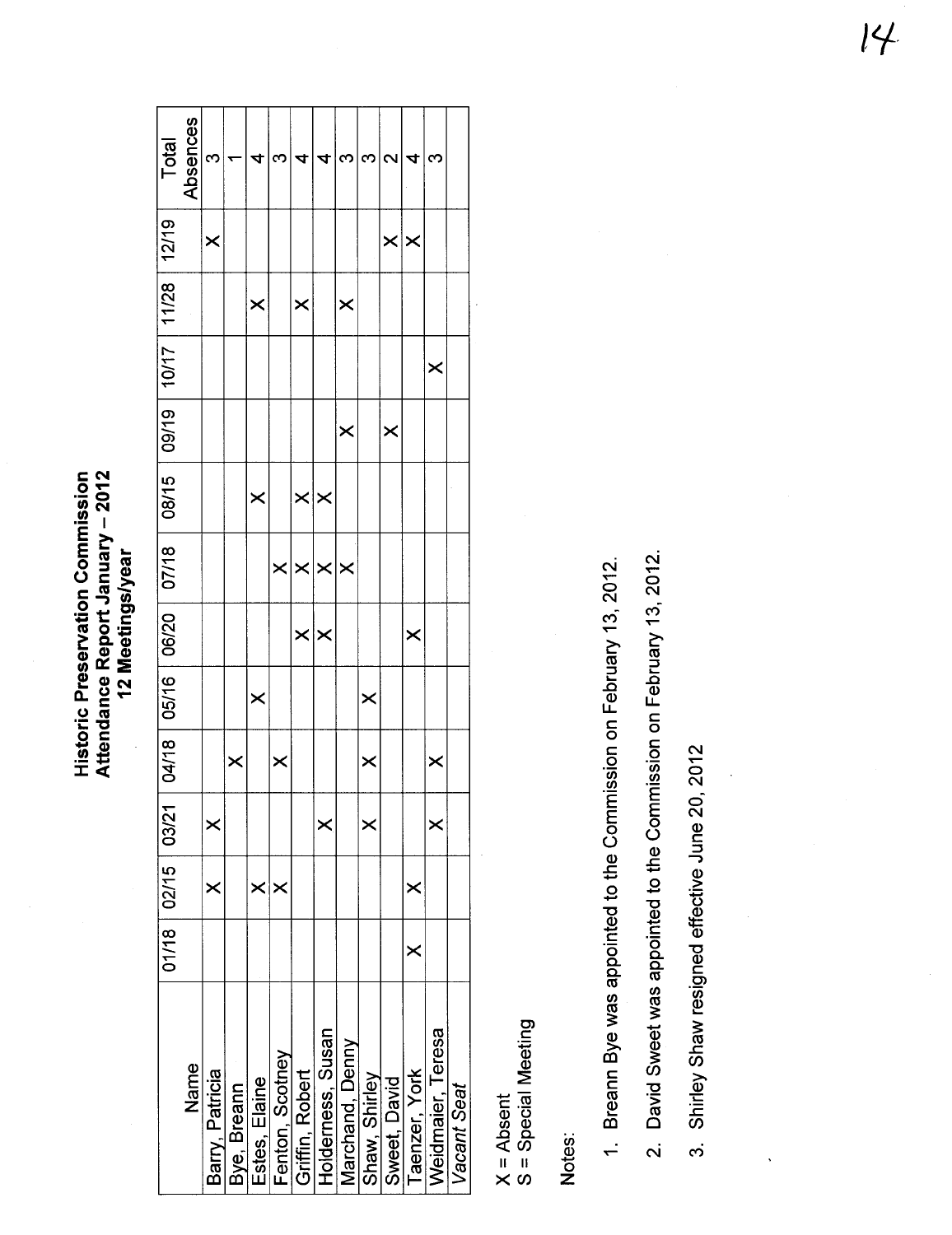### **Housing Appeals Board Meeting** Housing Appeals Board Meeting Attendance Report 2012 Attendance Report 2012 12 Meetings/year 12 Meetings/year

| Total                               | Absences |          |                                                                                                                   | ແ                       |          |          |  |
|-------------------------------------|----------|----------|-------------------------------------------------------------------------------------------------------------------|-------------------------|----------|----------|--|
| Dec                                 |          |          |                                                                                                                   | $\frac{1}{2}$           |          |          |  |
| $\frac{1}{2}$                       |          |          |                                                                                                                   | $\overline{ }$ $\times$ |          |          |  |
|                                     |          | $\times$ |                                                                                                                   |                         |          | $\times$ |  |
| Sept   Oct                          |          |          |                                                                                                                   | $\times$                |          |          |  |
| $\log$ $\frac{1}{\sqrt{11}}$ $\log$ |          |          |                                                                                                                   |                         |          |          |  |
|                                     |          |          |                                                                                                                   | $\times$                |          |          |  |
|                                     |          |          |                                                                                                                   |                         |          |          |  |
|                                     |          |          |                                                                                                                   | $\times$                | ×        |          |  |
| April                               |          |          |                                                                                                                   |                         | $\times$ |          |  |
| Nar                                 |          |          |                                                                                                                   |                         |          |          |  |
| Feb                                 |          |          |                                                                                                                   | $\times$                |          |          |  |
| Jan                                 |          |          |                                                                                                                   |                         |          |          |  |
|                                     | Name     |          | <b>Richard Bason</b><br>Jeffrey Gronstal<br>Victoria Daniels<br>Robert Gainer<br>Daniel Garrett<br>Daniel Garrett |                         |          |          |  |

### No Meeting January nor March due to no Quorm<br>No Meeting in August due to Fair Prairie No Meeting January nor March due to no Quorm No Meeting in August due to Fair Prairie

X = Absent<br>S = Special Meeting S = Special Meeting  $\frac{1}{2}$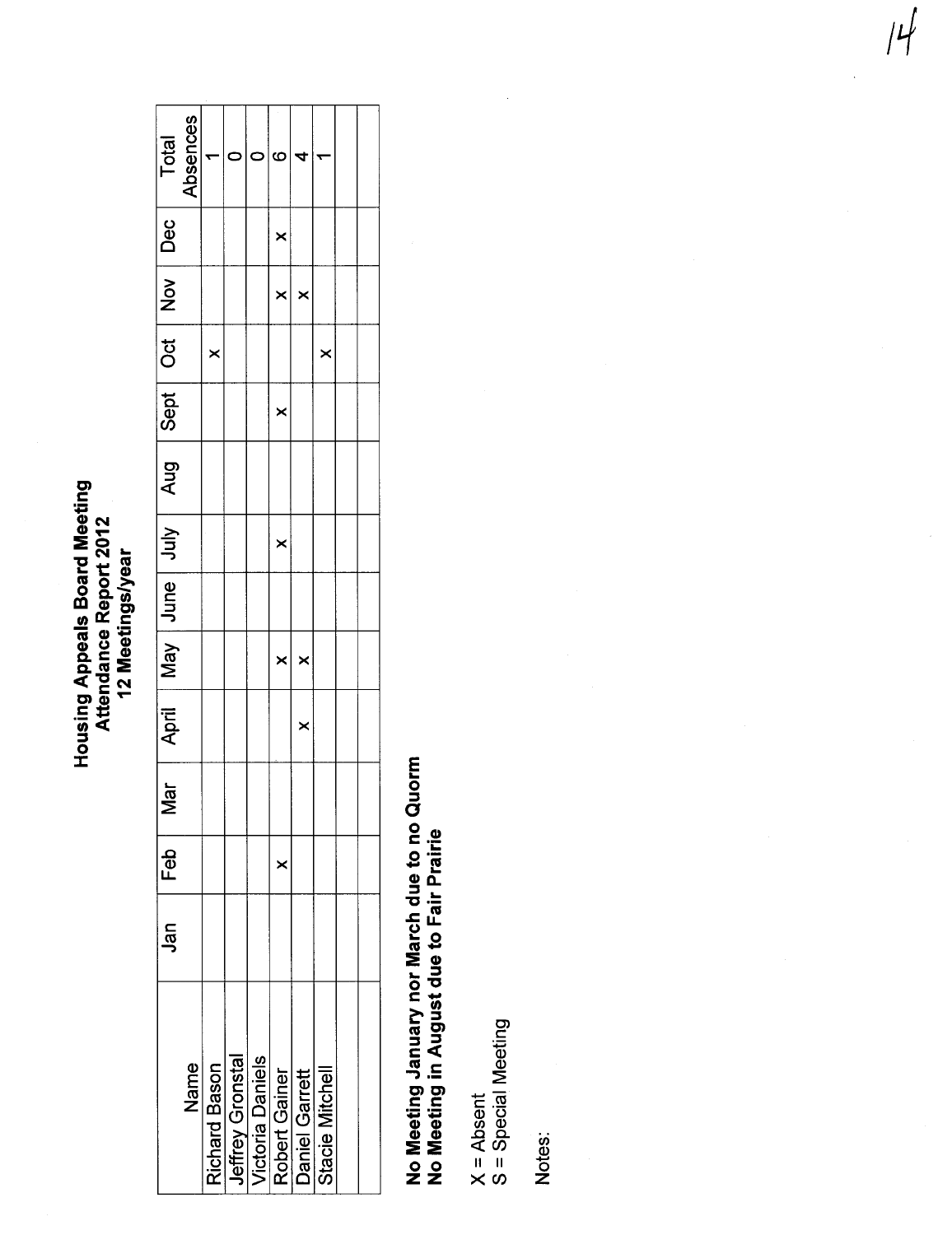**Housing Services Board** Attendance Report 2012 12 Meetings/year

|                           | ลุก           | Feb      | $\overline{\overline{a}}$ | April                 | Vay                   | June                  | $rac{3}{40}$    | and<br>15             | Sept<br>19            | ರ<br>೧   | $\frac{5}{2}$ $\frac{7}{2}$ | Dec       | Total             |
|---------------------------|---------------|----------|---------------------------|-----------------------|-----------------------|-----------------------|-----------------|-----------------------|-----------------------|----------|-----------------------------|-----------|-------------------|
| Name                      | $\frac{8}{1}$ | 57       | $\mathbf{\Omega}$         | $\frac{8}{1}$         | $\frac{8}{1}$         | 20                    |                 |                       |                       | 17       |                             | <u>ဝှ</u> | Absences          |
| Beavers, Jodi***          | ×             |          |                           | $\boldsymbol{\times}$ | $\times$              | $\boldsymbol{\times}$ | $\times$        |                       |                       |          |                             | ڹٙٛ       | ဖ                 |
| Heuss, Lynn               |               |          |                           |                       | $\boldsymbol{\times}$ |                       |                 | $\boldsymbol{\times}$ | $\boldsymbol{\times}$ | $\times$ | $\times \times$             | ڹٙٛ       | 5                 |
| <b>Judkins, Ernestine</b> |               | ×        |                           |                       |                       |                       | $\pmb{\times}$  | $\boldsymbol{\times}$ |                       |          |                             | نًّ إِ    | 4                 |
| Simmons, Lynn             |               | ×        |                           |                       |                       | ×                     |                 |                       |                       |          |                             | رځ        | $\mathbf{\Omega}$ |
| Bertogli, Mary            |               | ×        |                           | ×                     |                       |                       |                 |                       | $\pmb{\times}$        |          |                             | رڠ        | 4                 |
| *Garcia, Michelle         |               |          |                           |                       |                       |                       |                 |                       |                       |          |                             |           | $\circ$           |
| Vines, Don                |               |          |                           |                       |                       |                       |                 |                       |                       |          |                             | ڹٙٛ       | 0                 |
| Warrington, John**        | ×             | ×        |                           |                       |                       |                       |                 |                       |                       |          |                             |           | ω                 |
| Affannato, Frank*****     |               |          |                           | $\times$              | $\times$              |                       |                 |                       |                       |          |                             |           | $\sim$            |
| Henriguez, Deirdre        | ×             | $\times$ |                           |                       |                       |                       | $\times \times$ |                       |                       |          |                             | ڹٙٛ       | 4                 |
| Elnour, Anwar             |               | ×        |                           | $\bm{\times}$         | $\bm{\times}$         |                       |                 |                       | ×                     |          | $\boldsymbol{\times}$       | ڹٙ۫       | ဖ                 |
| Avitt, Blair              |               |          |                           |                       |                       |                       |                 |                       |                       |          |                             | ပြီ       | c                 |
|                           |               |          |                           |                       |                       |                       |                 |                       |                       |          |                             |           |                   |

S = Special Meeting "C"= Cancelled  $X = Absent$ 

Notes:

\*Michelle Garcia resigned prior to the January 18, 2012 meeting. \*\* John Warrington - deceased after March 21, 2012 meeting.

\*\*\*Jodi Beavers—resigned prior to the August 15, 2012 meeting.<br>\*\*\*\*Frank Affannato—resigned NRB prior to August 15, 2012 meeting therefore not eligible for HSB.

 $|H|$ 

\*\*\*\*\*Blair Avitt-appointed prior to November 5, 2012 meeting.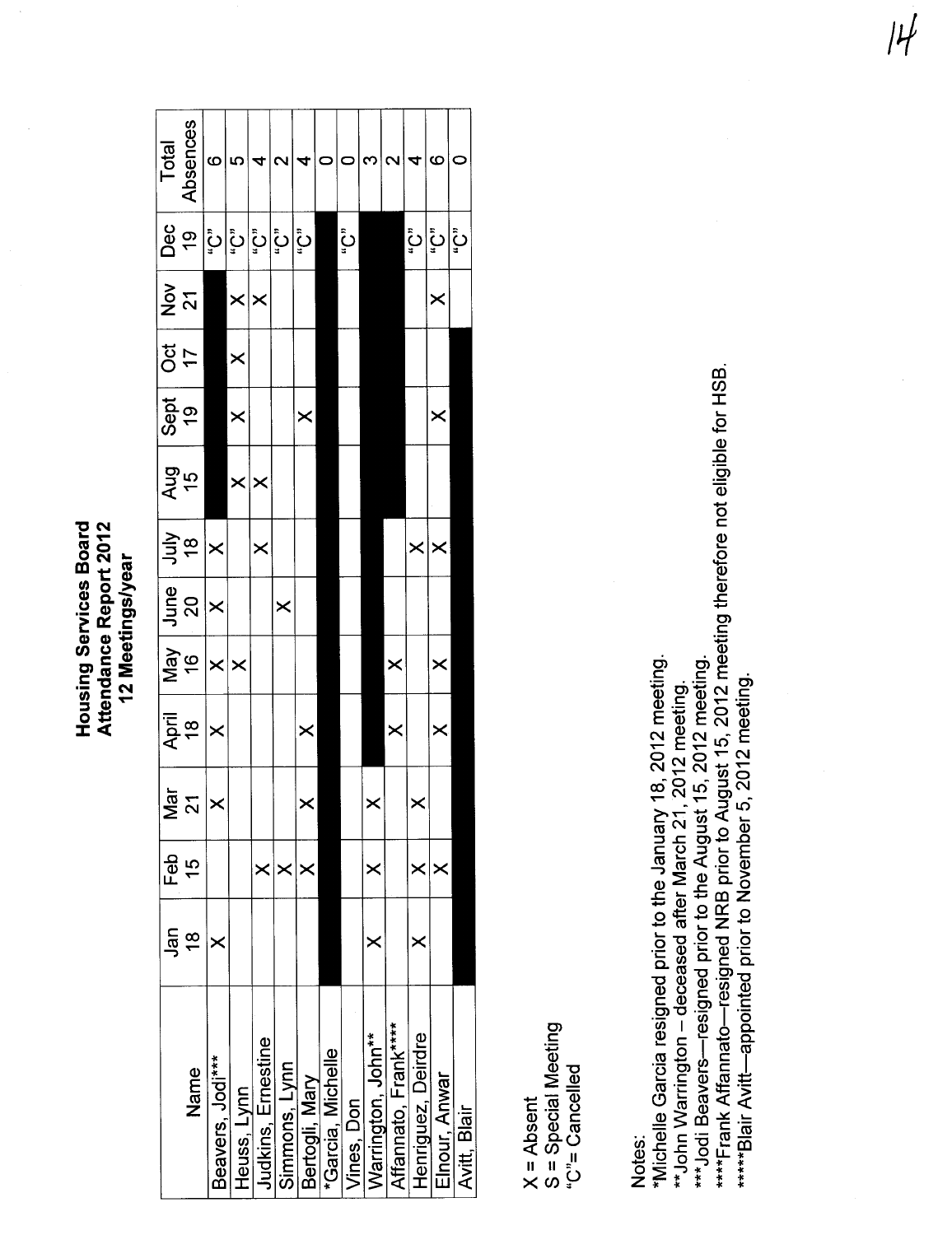**HUMAN RIGHTS COMMISSION** HUMAN RIGHTS COMMISSION Attendance Report 2012 Attendance Report 2012 12 Meetings/year 12 Meetings/year

|                | Total<br>Absences    |                         |                         |                  |                 |                |               |               | $\mathbf{\Omega}$ | Q,                      |  |  |  |
|----------------|----------------------|-------------------------|-------------------------|------------------|-----------------|----------------|---------------|---------------|-------------------|-------------------------|--|--|--|
|                | Dec<br>12/13         | $\overline{\mathsf{x}}$ |                         |                  |                 |                |               |               | $\times \times$   |                         |  |  |  |
| pa<br>11<br>25 |                      |                         |                         |                  |                 |                |               |               |                   |                         |  |  |  |
|                | -<br>ខេត្ត<br>ខេត្ត  |                         |                         |                  |                 |                | $\times$      |               |                   |                         |  |  |  |
|                | Sept<br>09/13        |                         |                         |                  |                 |                |               |               | $\times \times$   |                         |  |  |  |
|                | <b>Aug</b><br>08/09  |                         |                         |                  |                 |                |               |               |                   | $\overline{\mathsf{X}}$ |  |  |  |
|                | <b>July</b><br>O7/12 |                         |                         |                  | $\times$        |                |               |               |                   |                         |  |  |  |
| $J$ une        |                      |                         |                         |                  |                 |                |               |               |                   |                         |  |  |  |
|                | May<br>05/10         |                         | $\times$                |                  |                 |                |               |               |                   |                         |  |  |  |
|                | April<br>04/12       |                         |                         |                  |                 |                |               |               |                   |                         |  |  |  |
|                | ஜ<br>Mar<br>030      |                         |                         |                  |                 |                |               |               |                   |                         |  |  |  |
|                | Feb<br>02/09         |                         |                         | $\ddot{\times}$  |                 |                |               |               |                   |                         |  |  |  |
|                | $Jan$<br>O1/12       |                         |                         | ×                |                 |                |               |               |                   |                         |  |  |  |
|                | Name                 | Som Baccam              | <b>Michael Browswer</b> | Dr. Jim Bowman** | Dr. David Drake | Gabriel Carnes | Peggy Dandy** | Chad Little** | Margo Jones       | Christine Manbeck*      |  |  |  |

X = Absent<br>S = Special Meeting S = Special Meeting Notes: June Meeting Cancelled. Notes: June Meeting Cancelled,

\* Bowman resigned in February(Health Issues)<br>\*\* Christine Manbeck appointed in April 12, 2012 \* Bowman resigned in February(Health Issues)

\*\* Christine Manbeck appointed in April 12, 2012

\*\*\* Peggy Dandy appointed in May 2012

\*\*\* Peggy Dandy appointed in May 2012<br>\*\*\*\*Chad Little resigned in July 2012(moved out of City of Des Moines) \*\*\*\*Chad Little resigned in July 2012(moved out of City of Des Moines) \*\*\*\*\*Gabriel Carnes appointed in November 2012 \*\*\*\*\*Gabriel Carnes appointed in November 2012  $\,l^2$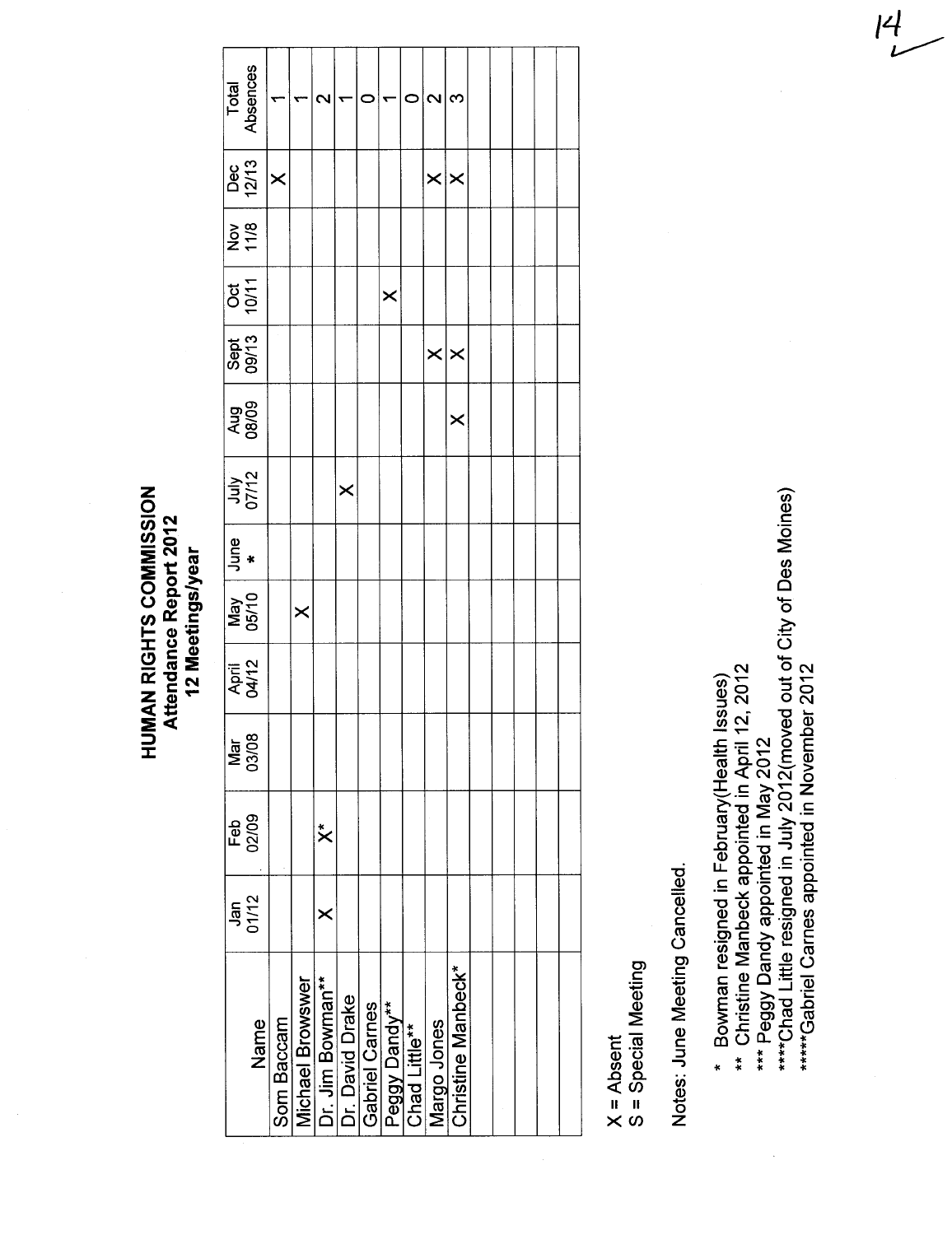**Library Board of Trustees**<br>Attendance Report 2012

|                     |                                                           |                         | $\mathbf{\sim}$  | C                               |               |  |  |  |  |  |
|---------------------|-----------------------------------------------------------|-------------------------|------------------|---------------------------------|---------------|--|--|--|--|--|
|                     |                                                           |                         |                  |                                 |               |  |  |  |  |  |
| Oct Nov Dec Absence | 1 21 27 24 30S 8S 15 19 24 21 4S 18 2S 16 20 10S 18 Total |                         |                  |                                 |               |  |  |  |  |  |
|                     |                                                           |                         |                  |                                 |               |  |  |  |  |  |
|                     |                                                           |                         |                  |                                 |               |  |  |  |  |  |
|                     |                                                           |                         |                  |                                 |               |  |  |  |  |  |
|                     |                                                           |                         |                  |                                 |               |  |  |  |  |  |
|                     |                                                           |                         |                  |                                 |               |  |  |  |  |  |
|                     |                                                           |                         | $\pmb{\times}$   |                                 |               |  |  |  |  |  |
|                     |                                                           |                         |                  |                                 |               |  |  |  |  |  |
|                     |                                                           |                         |                  |                                 |               |  |  |  |  |  |
|                     |                                                           |                         |                  |                                 |               |  |  |  |  |  |
|                     |                                                           |                         |                  |                                 |               |  |  |  |  |  |
|                     |                                                           |                         |                  |                                 |               |  |  |  |  |  |
|                     |                                                           |                         |                  |                                 |               |  |  |  |  |  |
|                     |                                                           |                         |                  |                                 |               |  |  |  |  |  |
|                     |                                                           |                         | $\times$         |                                 |               |  |  |  |  |  |
| Jan Feb Mar Apr     |                                                           |                         |                  |                                 |               |  |  |  |  |  |
|                     | 171                                                       | $\overline{\mathbf{A}}$ |                  |                                 |               |  |  |  |  |  |
| Date:               | <b>Member Name</b>                                        | Fiihr, Jennifer**       | Grinstead, Jason | Hubbell, Ellen<br>Techau, Kevin | Thorsen, Jule |  |  |  |  |  |
|                     |                                                           |                         |                  |                                 |               |  |  |  |  |  |

X = Absent<br>SX = Absent Special Meeting

Notes: \*\* Fiihr took seat March 26, 2012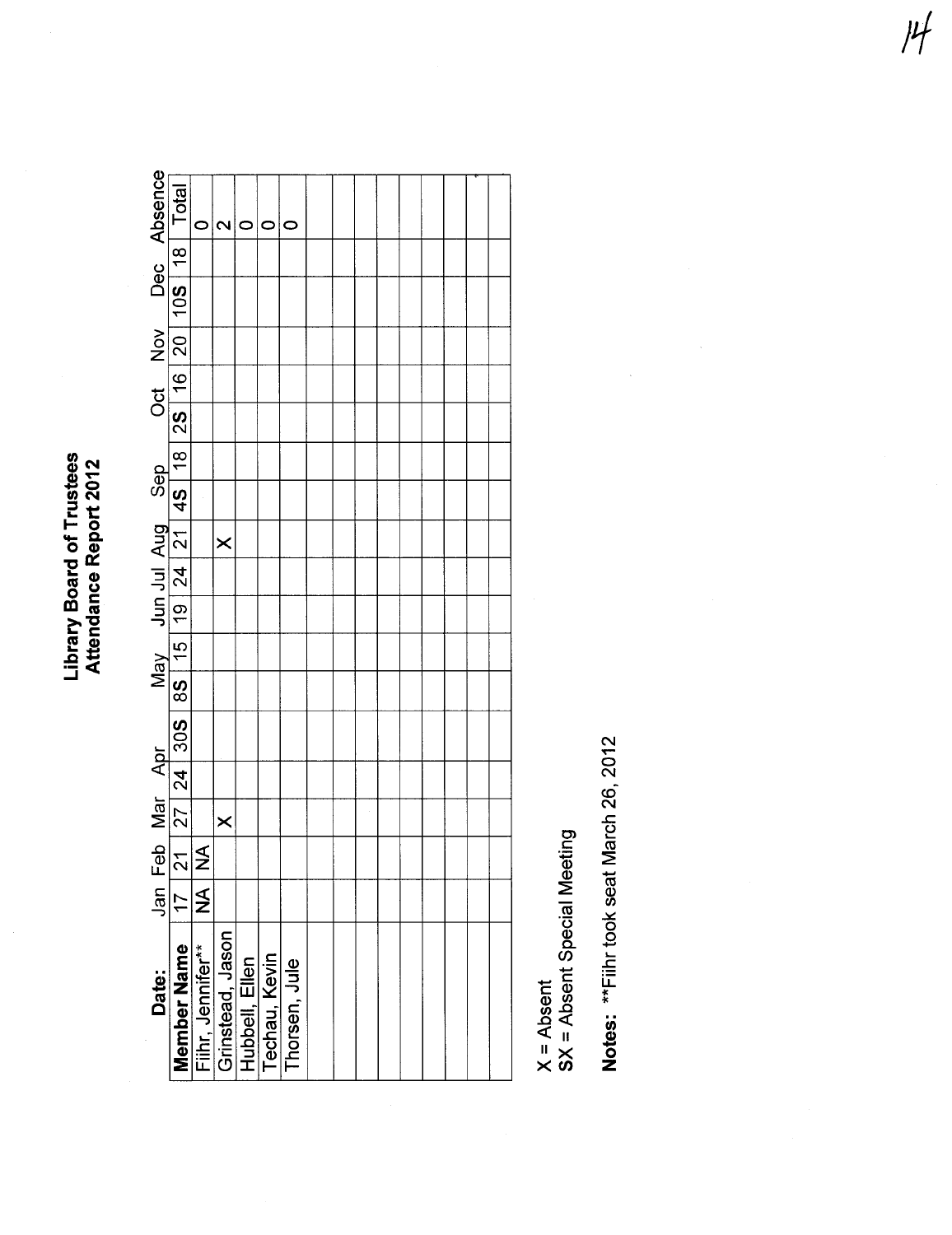Attendance Report January - December 2012 Attendance Report January - December 2012 **Music Commission** Music Commission 12 Meetings/year 12 Meetings/year

|                      | Total<br>Absences | $\frac{1}{2}$           |                                          |                                   | 2        |                          |  |  |  |  |
|----------------------|-------------------|-------------------------|------------------------------------------|-----------------------------------|----------|--------------------------|--|--|--|--|
| $9/11*$ 10/9   11/6* |                   |                         |                                          |                                   |          |                          |  |  |  |  |
|                      |                   | $\overline{\mathsf{x}}$ |                                          | $\frac{1}{2}$                     |          |                          |  |  |  |  |
|                      |                   |                         |                                          |                                   |          |                          |  |  |  |  |
| $87*$                |                   |                         |                                          |                                   |          |                          |  |  |  |  |
| $7/11*$              |                   |                         |                                          |                                   |          |                          |  |  |  |  |
| $6/5$ <sup>*</sup>   |                   |                         |                                          |                                   |          |                          |  |  |  |  |
| 5/1                  |                   | $\overline{X(1)}$       | X(2)                                     |                                   |          |                          |  |  |  |  |
| 4/3                  |                   | $\times$                |                                          |                                   | $\times$ |                          |  |  |  |  |
| $3/6*$               |                   |                         |                                          |                                   |          |                          |  |  |  |  |
| $27*$                |                   |                         |                                          |                                   |          |                          |  |  |  |  |
| $1/4$ *              |                   |                         |                                          |                                   |          |                          |  |  |  |  |
|                      | Name              | <b>Wade Bassford</b>    | <b>Brandon Findlay</b><br>Matthew McIver | <u>Joel Kinser</u><br>Gus Ramirez |          | Ryan Smith<br>Tom Zmolek |  |  |  |  |

X = Absent<br>S = Special Meeting<br>\*Meeting cancelled S = Special Meeting \*Meeting cancelled

Notes:

- (1) The commissioners voted to recommend that Mr. Bassford be removed for lack of attendance.<br>(2) Mr. McIver submitted his resignation.<br>(3) Commission voted to send these names to Clerk for removal due to ongoing schedule (1) The commissioners voted to recommend that Mr. Bassford be removed for lack of attendance,
	- (2) Mr, Mciver submitted his resignation.
- (3) Commission voted to send these names to Clerk for removal due to ongoing schedule conflicts,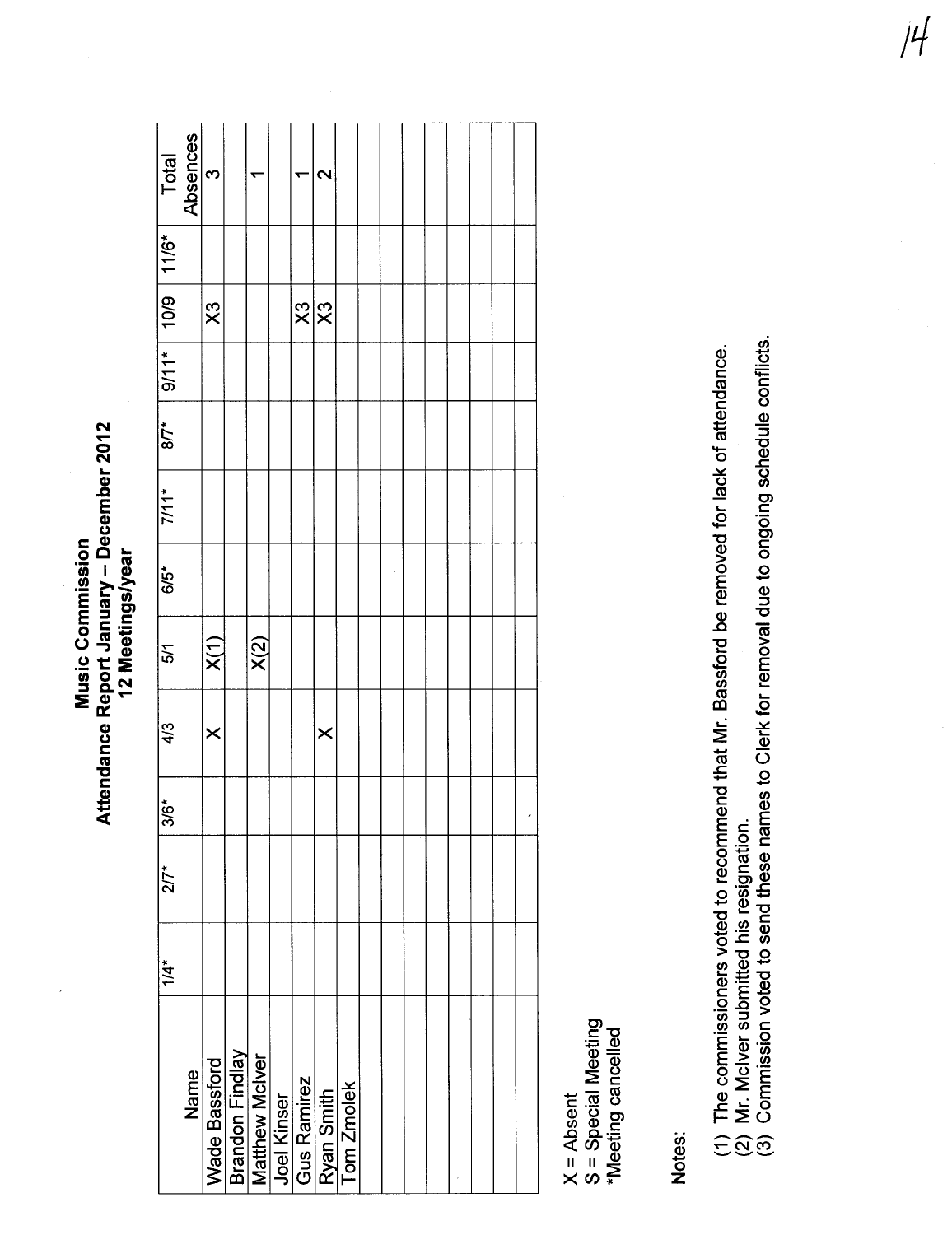| Total<br>Absences |                  | 2           |              | ᡪ                                   | $\infty$             |                |                | S                           |               |              |               | $\mathbf{\Omega}$ |                | S                | 4              |               | 2                    |  |
|-------------------|------------------|-------------|--------------|-------------------------------------|----------------------|----------------|----------------|-----------------------------|---------------|--------------|---------------|-------------------|----------------|------------------|----------------|---------------|----------------------|--|
|                   |                  |             |              |                                     |                      |                |                |                             |               |              |               |                   |                |                  |                |               |                      |  |
| Dec 5             |                  |             |              |                                     |                      |                |                |                             |               |              |               |                   |                |                  |                |               | $\blacktriangleleft$ |  |
| Z voN             |                  |             |              |                                     | $\blacktriangleleft$ |                |                | ⋖                           |               |              |               |                   |                |                  |                |               |                      |  |
| <b>S</b> to O     |                  | ⋖           |              |                                     | $\blacktriangleleft$ |                |                |                             |               |              |               |                   |                |                  |                |               |                      |  |
| G tqə2            |                  |             |              |                                     | ⋖                    |                |                | ⋖                           |               |              |               |                   |                |                  |                |               |                      |  |
| A jqə2            |                  | Sp A        |              | Sp A                                | Sp A                 |                |                | $\mathsf{Sp} \, \mathsf{A}$ | $\frac{4}{3}$ |              |               | $\frac{4}{3}$     |                | Sp A             | Sp A           |               | Sp A                 |  |
| r guA             | ⋖                |             |              |                                     |                      |                |                |                             |               |              |               |                   |                |                  |                |               |                      |  |
| <b>LL VIUL</b>    | $\pmb\cup$       |             |              | $\Theta$ $\Theta$ $\Theta$ $\Theta$ |                      | $\mathbf \Phi$ |                | $\omega$                    |               | Q Q Q Q      |               |                   |                | $\omega$         | $\omega \phi $ |               |                      |  |
| <b>Jund</b>       |                  |             | ⋖            |                                     | ⋖                    |                |                | ⋖                           |               |              |               |                   |                |                  | ⋖              |               |                      |  |
| <b>S</b> vaM      |                  |             |              |                                     | ๔                    |                |                |                             |               |              |               | ব।                | ⊄              |                  |                |               |                      |  |
| A linqA           | ⋖                |             |              |                                     | ⋖                    |                |                |                             |               |              |               |                   |                | ⋖                | ⋖              |               |                      |  |
| Nar 7             |                  |             | ⋖            |                                     |                      |                |                |                             |               |              |               |                   | ⋖              | ⋖                |                |               |                      |  |
| r də∃             |                  |             |              |                                     | ⋖                    | ⋖              |                |                             |               |              |               |                   | ⋖              |                  |                |               |                      |  |
| <b>A</b> nsl      |                  |             |              |                                     |                      |                |                |                             |               |              |               |                   |                |                  | ⋖              |               |                      |  |
| Name              | Affannato, Frank | Clark, Andy | Cooper, Jeni | Cooper, Mark                        | Cross, Russell       | Hielkema, Tim  | Hogate, Nadine | Howard, Lisa                | Kates, Alecia | acina, Wendy | Minahan, Jean | Mundy, Laura      | Murphy, Sharon | Newcomb, Natasha | Owens, Frank   | Ramsey, Marge | Westergaard, Neal    |  |

A = Absent G= Canceled S = Special Meeting

 $\frac{1}{2}$ Notes: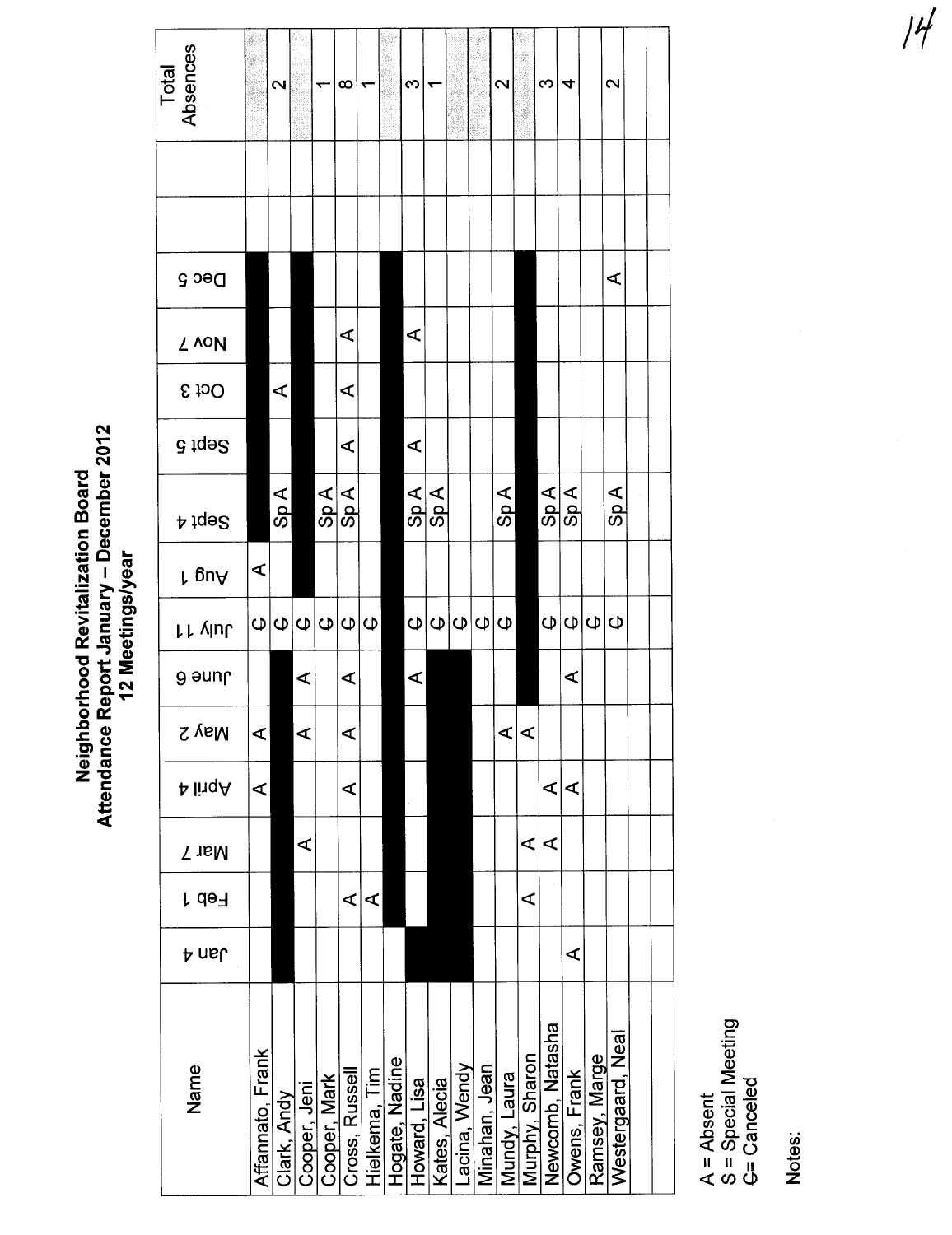Park and Recreation Board<br>Attendance Report 2012 12 Meetings/year

|            | Total<br>Absences  | 4           | $\circ$     | $\circ$       | 4              | $\circ$          | $\circ$      | $\circ$       | 5               |                               | S                 |       |                  | $\alpha \alpha \varpi$ |               | $\circ$       | $\overline{\phantom{0}}$ | 0              | $\infty$       | $\mathbf{\Omega}$    |                    |
|------------|--------------------|-------------|-------------|---------------|----------------|------------------|--------------|---------------|-----------------|-------------------------------|-------------------|-------|------------------|------------------------|---------------|---------------|--------------------------|----------------|----------------|----------------------|--------------------|
|            | Dec<br>10          | $\times$    |             |               | $\times$       |                  |              |               | $\times$        |                               |                   |       |                  |                        |               |               |                          |                |                |                      |                    |
|            | $\frac{27}{27}$    | $\times$    |             |               | $\times$       |                  |              |               |                 | $\times$                      |                   |       |                  |                        |               |               |                          |                |                |                      |                    |
| ិ<br>23    |                    |             |             |               |                |                  |              |               | $\times$        |                               | $\times$          |       |                  |                        | $\times$      |               |                          |                | $\times$       |                      |                    |
| Sept<br>25 |                    |             |             |               |                |                  |              |               | $\times$        |                               |                   |       |                  |                        |               |               | $\times$                 |                |                |                      |                    |
|            | Aug<br>28          |             |             |               |                |                  |              |               |                 |                               |                   |       |                  |                        |               |               |                          |                | $\times$       |                      |                    |
|            | $\frac{1}{2}a$     |             |             |               |                |                  |              |               |                 |                               | $\times$          |       | $\times$         |                        | $\times$      |               |                          |                |                | $\times$             |                    |
|            | June<br>26         | $\times$    |             |               | $\times$       |                  |              |               |                 |                               | $\times$          |       |                  |                        |               |               |                          |                | $\times$       |                      |                    |
|            | $\frac{May}{22}$   |             |             |               |                |                  |              |               |                 |                               |                   |       |                  |                        |               |               |                          |                |                |                      |                    |
|            | April<br>24        |             |             |               |                |                  |              |               | $\times$        |                               |                   |       |                  |                        |               |               |                          |                |                |                      |                    |
|            | $\frac{5}{27}$     | $\times$    |             |               |                |                  |              |               |                 |                               |                   |       | $\times$         |                        |               |               |                          |                |                |                      |                    |
| Feb        | 28                 |             |             |               | $\times$       |                  |              |               | $\times$        |                               |                   |       |                  | $\times$               |               |               |                          |                |                | $\times$             |                    |
|            | ភ្នំ $\frac{5}{2}$ |             |             |               |                |                  |              |               |                 |                               |                   |       |                  | $\times$               |               |               |                          |                |                |                      |                    |
|            | Name               | Cahill, Jon | Chen, Cyndi | *Facto, Vicki | Feltner, Paula | Galloway, Joseph | Gelb, Marian | George, Carol | Jensen, Suzette | Jongewaard, Joe <sup>**</sup> | Koenig-VandeHaar, | Susan | *Krumrey, George | **Modersohn, Robert    | Murphy, Dick* | Noland, Susan | Ogle, Loyd               | **Passick, Dan | Scavo, Vincent | Thornton, F. Richard | $X = \Delta$ heant |

X = Absent<br>S = Special Meeting

\*\*Robert Modersohn resigned - May 7, 2012 \*Vicki Facto appointed - May 7, 2012

\*\*Joe Jongewaard, school board member appointed by school board, November 24, 2012 \*Dick Murphy, school board member, resigned November 9, 2012

\*George Krumrey resigned - August 29, 2012 \*\*Dan Passick appointed - December 3, 2012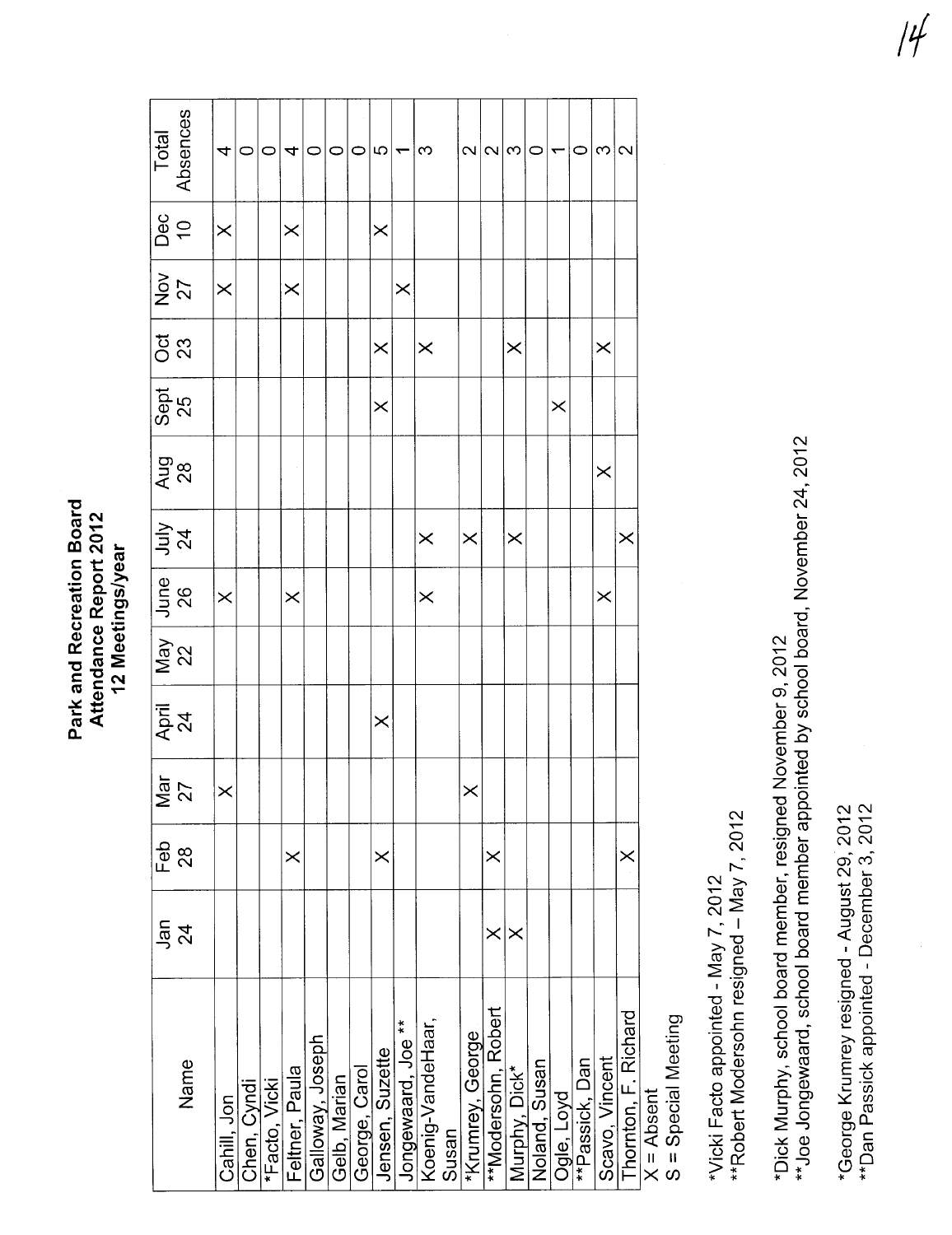Plan and Zoning Commission Plan and Zoning Commission Attendance Report 2012 Attendance Report 2012 24 meetings/year 24 meetings/year

| Date:               | Jan          |          | Feb            |                         | Mar                  |                         |                   |                |          |                       | April May June July Aug |                                           |                       | Sept           |               | Oct                   |                         | $\frac{8}{100}$ | Dec            |                                         | <b>Absence</b> |  |
|---------------------|--------------|----------|----------------|-------------------------|----------------------|-------------------------|-------------------|----------------|----------|-----------------------|-------------------------|-------------------------------------------|-----------------------|----------------|---------------|-----------------------|-------------------------|-----------------|----------------|-----------------------------------------|----------------|--|
| Member Name         | <br> ე<br> ე |          | $\frac{16}{2}$ | $\overline{\mathbf{r}}$ | $\frac{5}{1}$        | $\overline{\mathbf{5}}$ | $\frac{1}{9}$     | 3 17           |          |                       | 7 21 55 19              | $\frac{16}{2}$<br>$\overline{\mathbf{z}}$ | $\overline{6}$        | $\frac{1}{20}$ | $\frac{1}{4}$ | $\frac{18}{18}$       | $\equiv$                | $\frac{15}{10}$ | $\overline{6}$ | 20                                      | Total          |  |
| Corigliano, JoAnne  |              |          | $\times$       |                         |                      |                         |                   |                |          |                       |                         |                                           |                       |                |               |                       |                         |                 |                |                                         |                |  |
| Daniels, Shirley    |              |          |                | $\times$                |                      |                         |                   |                |          |                       |                         |                                           |                       |                | $\times$      |                       |                         |                 |                | 2                                       |                |  |
| Easley, Jacqueline  |              |          |                | $\pmb{\times}$          |                      |                         |                   |                |          | $\boldsymbol{\times}$ |                         |                                           |                       |                | $\times$      |                       |                         |                 |                | S                                       |                |  |
| Fitzgerald, Tim     |              |          | $\times$       |                         |                      |                         |                   |                |          |                       |                         |                                           |                       |                |               | $\times$              | $\times$                |                 |                | S                                       |                |  |
| Flaherty, Dann      |              |          |                |                         | $\times$             |                         | $\pmb{\times}$    |                | $\times$ |                       |                         |                                           | $\boldsymbol{\times}$ |                |               |                       |                         |                 |                | $\overline{\mathbf{r}}$<br> ပ ပ ပ ပ ပ ပ |                |  |
| Hilmes, John "Jack" |              |          | ×              |                         |                      |                         |                   |                |          |                       |                         |                                           |                       |                |               |                       | $\overline{\mathbf{x}}$ | $\times$        |                | က                                       |                |  |
| Huston, Joel        | ×            |          |                |                         | $\times$<br>$\times$ |                         |                   |                |          |                       |                         |                                           |                       |                |               |                       |                         |                 |                | S                                       |                |  |
| Irvine, Ted         | Ź            |          | ×              |                         |                      | iku<br>M                |                   | $\pmb{\times}$ |          | ×                     |                         | $\bm{\times}$                             |                       |                |               |                       |                         |                 |                | 4<br>$\overline{O}$                     |                |  |
| Jones, Greg         |              |          |                |                         |                      | S.                      |                   |                |          |                       |                         |                                           |                       |                |               |                       |                         |                 |                | 0<br>$\circ$                            |                |  |
| Page, William       |              |          | $\times$       |                         |                      | i                       | $\times$          | $\times$       |          |                       |                         |                                           |                       |                |               | $\boldsymbol{\times}$ |                         |                 |                | 4<br>$ $ ပ $ $ ပ $ $ ပ                  |                |  |
| Pardee, Christine   |              | $\times$ |                |                         |                      |                         |                   |                |          |                       |                         |                                           |                       |                |               |                       |                         |                 | $\times$       | က                                       |                |  |
| Simonson, Mike      |              |          |                |                         |                      |                         | $\times$ $\times$ |                |          | $\times$              |                         | $\times$                                  | $\sum_{i=1}^{n}$      | $\times$       |               |                       |                         |                 |                | မာ                                      |                |  |
| Stevens, CJ         |              |          | ×              |                         |                      |                         |                   |                |          |                       |                         |                                           |                       |                |               |                       |                         |                 |                | $\overline{\circ}$                      |                |  |
| Stogdill, Vicki     |              |          |                |                         |                      |                         |                   |                | ×        |                       |                         | $\times$                                  |                       |                |               |                       |                         |                 |                | $\mathbf{\Omega}$<br>$\overline{O}$     |                |  |
| Vacancy             |              |          |                |                         |                      |                         |                   |                |          |                       |                         |                                           |                       |                |               |                       |                         |                 |                |                                         |                |  |
| そくしょく ファ            |              |          |                |                         |                      |                         |                   |                |          |                       |                         |                                           |                       |                |               |                       |                         |                 |                |                                         |                |  |

X = Absent<br>S = Special Meeting S = Special Meeting

December 20, 2012 meeting cancelled due to weather December 20,2012 meeting cancelled due to weather Joel Huston resigned effective immediately Joel Huston resigned effective immediately Notes: Jan 5, Apr 5, Jul 5, No meeting Notes: Jan 5, Apr 5, Jul 5, No meeting Vicki Stogdill appointed 3/26/12 Vicki Stogdil appointed 3/26/12

calendar year is 5 based on there being 20 regularly scheduled meetings for P&Z, --~i all and the company of the number of regularly scheduled meetings in a calendar year". Failure to meet the member shall not exceed 25 percent of the number of regularly scheduled meetings in a calendar year". Failure to Pursuant to Chapter 2, Article VI, Sec. 2-1050 of the City Code for the City of Des Moines, "The number of absences by any member shall not exceed 25 percent of the number of regularly scheduled meetings in a calendar year", Failure to meet the<br>"The monotor shall not exceed 25 percent of the number of regulary, actually scheduled meeting and a Pursuant to Chapter 2, Article Vi, Sec, 2-1050 of the City Code for the City of Des Moines, "The number of absences by any interinoti sirall rivit exceed zo percent or the ritunce, or regularity occurred.com and maximum number of absences in a<br>attendance requirements of this section is grounds for removal of the member. The maximum number of a attendance requirements of this section is grounds for removal of the member, The maximum number of absences in a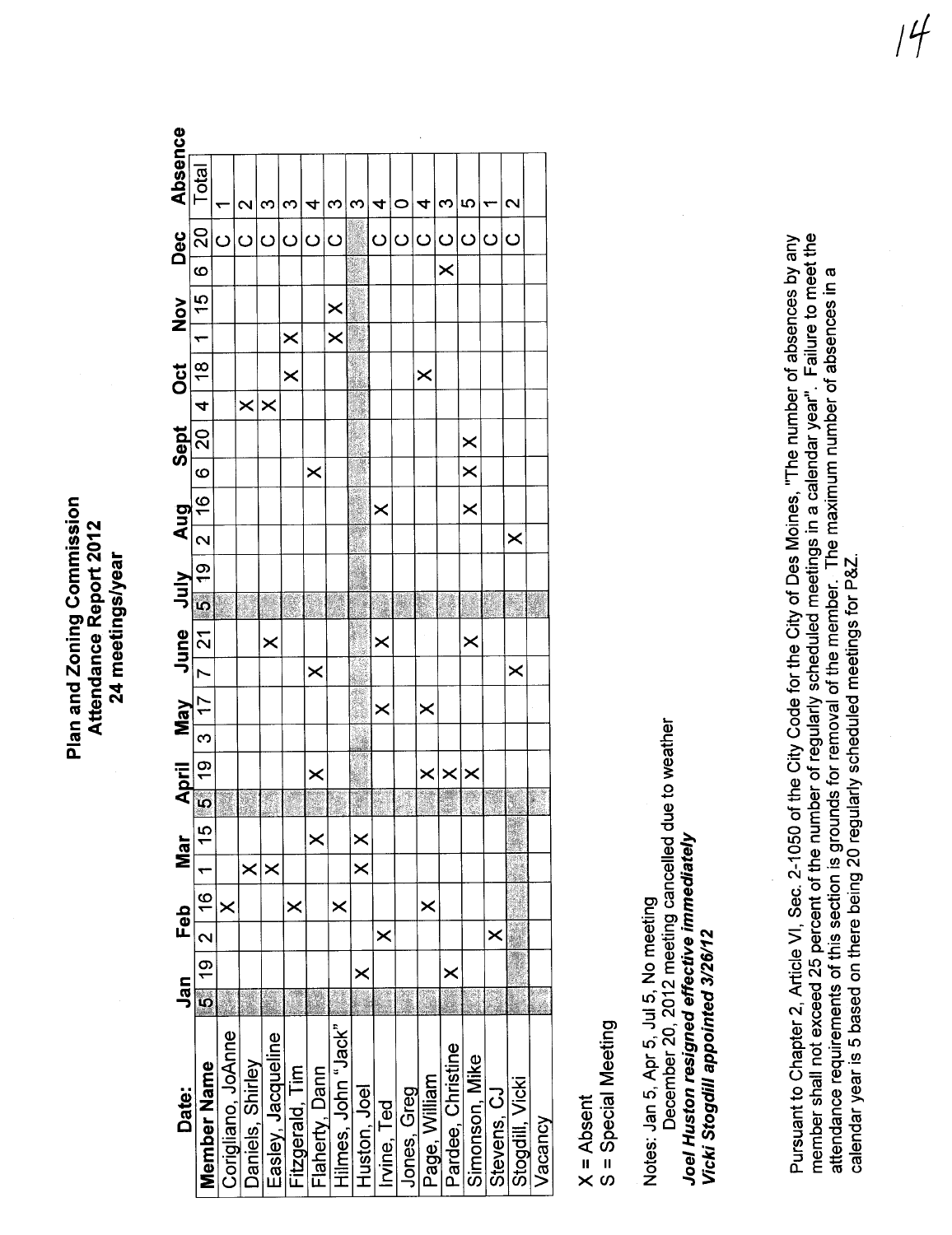# Power Engineers Board<br>Attendance Report January – December 2012<br>12 Meetings/year

|                 |      |          |                                                                          |                   |          |          | ×             |  |  |  |  |  |
|-----------------|------|----------|--------------------------------------------------------------------------|-------------------|----------|----------|---------------|--|--|--|--|--|
| OCT   NOV   Dec |      |          | $\times$                                                                 |                   | ×        |          | ×             |  |  |  |  |  |
|                 |      | $\times$ |                                                                          |                   |          |          | $\times$      |  |  |  |  |  |
| 0日<br>50        |      |          |                                                                          |                   |          |          | $\times$      |  |  |  |  |  |
| 9UC<br>⊋        |      |          |                                                                          |                   |          |          | $\times$      |  |  |  |  |  |
| ココン             |      | $\times$ |                                                                          |                   |          | $\times$ |               |  |  |  |  |  |
| <b>HANG</b>     |      |          |                                                                          |                   | $\times$ |          | $\times$      |  |  |  |  |  |
| <b>MAY</b>      |      |          |                                                                          |                   |          | $\times$ |               |  |  |  |  |  |
| $ $ APR $ $     |      |          |                                                                          |                   |          |          | $\times$      |  |  |  |  |  |
| MAR <sup></sup> |      |          |                                                                          |                   |          |          | $\times$      |  |  |  |  |  |
| FEB             |      | $\times$ |                                                                          | $\times$ $\times$ |          |          | $\times$      |  |  |  |  |  |
| <b>NAL</b>      |      |          |                                                                          | $\times$          |          |          | $\times$      |  |  |  |  |  |
|                 | Name |          | Randy Brown<br>Greg Downs<br>Jim Hinkle<br>Manford Meier<br>Mike Minnick |                   |          |          | Josh Sullivan |  |  |  |  |  |

X = Absent<br>S = Special Meeting

 $\frac{1}{2}$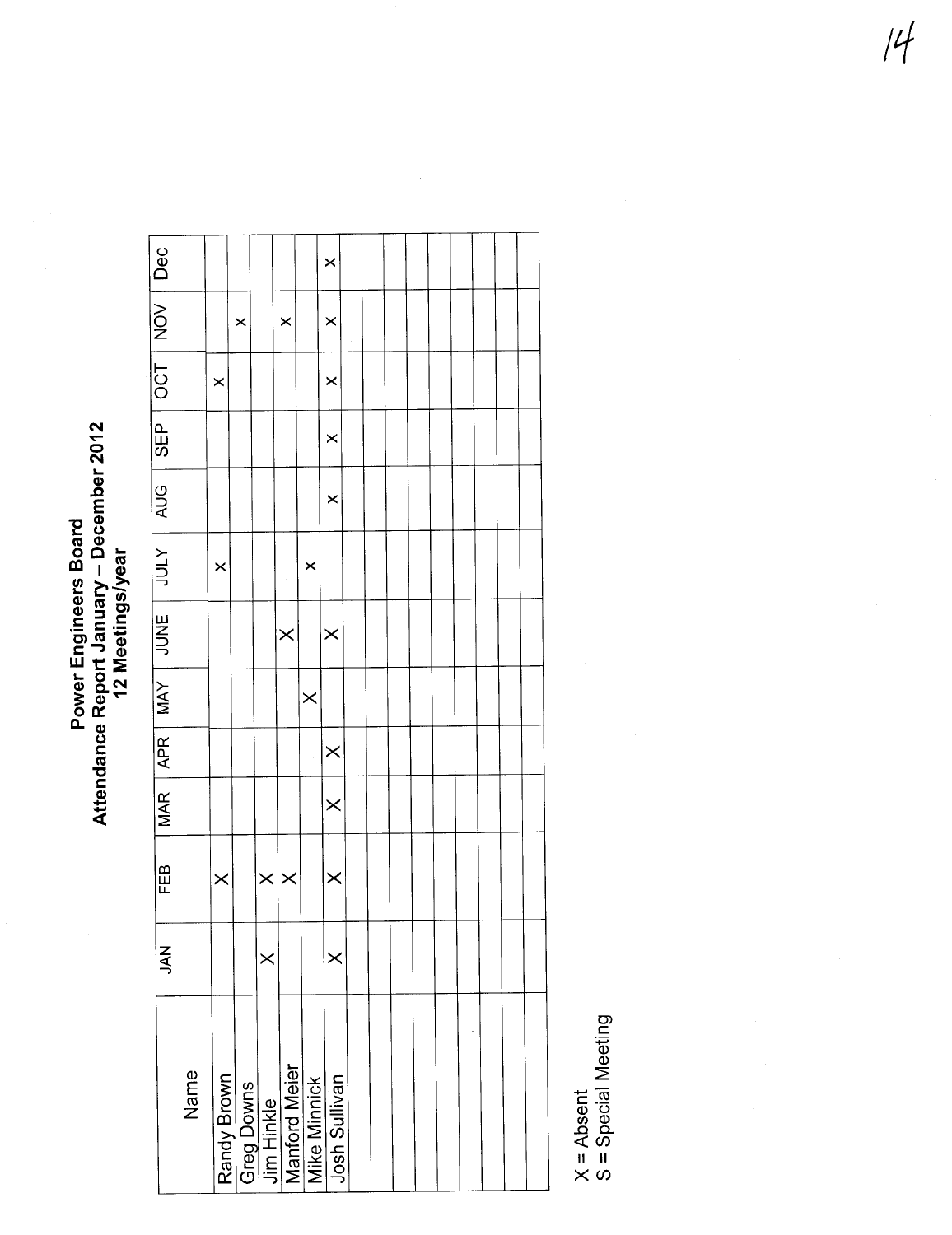### Attendance Report January - December 2012 Attendance Report January - December 2012 Sister City Commission Sister City Commission 12 Meetings/year 12 Meetings/year

| Absences<br>Total | $\mathbf{\Omega}$ |                       | 4                     | 4                     | 4                  | မာ                    | 2               |                       | ო                     | 0           | မာ                    | 2             |
|-------------------|-------------------|-----------------------|-----------------------|-----------------------|--------------------|-----------------------|-----------------|-----------------------|-----------------------|-------------|-----------------------|---------------|
| 12/11             |                   | $\boldsymbol{\times}$ |                       |                       |                    | $\times$              |                 |                       |                       |             |                       |               |
| $11/13$           | $\times$          |                       |                       |                       |                    |                       |                 |                       | $\times$              |             |                       |               |
| 10/9              |                   |                       | $\ddot{*}$            | $\times$              |                    |                       |                 |                       |                       |             | $\times$              |               |
| 09/11             |                   |                       | $\boldsymbol{\times}$ |                       |                    | $\times$              |                 |                       | $\boldsymbol{\times}$ |             |                       |               |
| 08/14             |                   | $\times$              | $\boldsymbol{\times}$ |                       | $\times$           | $\boldsymbol{\times}$ |                 |                       |                       |             | $\times$              | $\times$      |
| 07/10             | $\times$          | $\times$              | $\boldsymbol{\times}$ |                       |                    | $\boldsymbol{\times}$ | $\times$        |                       | $\boldsymbol{\times}$ |             |                       | ×             |
| 06/12             | $\ast$            | $\boldsymbol{\times}$ |                       | $\boldsymbol{\times}$ | $\times$           |                       |                 | $\boldsymbol{\times}$ | $\ast$                |             | $\boldsymbol{\times}$ |               |
| 05/08             |                   |                       |                       |                       |                    | $\times$              |                 |                       |                       |             |                       |               |
| 04/10             |                   | ×                     |                       |                       |                    |                       |                 |                       |                       |             | $\boldsymbol{\times}$ |               |
| 03/13             |                   | ×                     | $\pmb{\times}$        | ×                     | $\times$           |                       | $\times$        |                       |                       |             | $\times$              |               |
| 01/10 02/14       |                   | $\times$              |                       | ×                     | $\times$           |                       |                 |                       |                       |             |                       |               |
|                   |                   |                       |                       |                       |                    |                       |                 |                       |                       |             |                       |               |
| Name              | Bair, David       | Blake, Darlene        | Brown, Carol          | Chesnut, Don          | Civitate, Patricia | McBroom, Soozie       | Murphy, Sachiko | Nelson, Martha        | Rogers, Will          | Rosen, Matt | Sarcone, Jenelle      | Spaine, Vidal |

X = Absent<br>S = Special Meeting S = Special Meeting Excessive absences will be addressed by Commission Chair. Excessive absences wil be addressed by Commission Chair,

- \* David Bair and Will Rogers appointed June 25, 2012
- Notes:<br>\* David Bair and Will Rogers appointed June 25, 2012<br>\*\* Carol Brown resigned from Commission effective September 24, 2012 due to relocation outside of Des Moines \*\* Carol Brown resigned from Commission effective September 24, 2012 due to relocation outside of Des Moines ---t

 $|4|$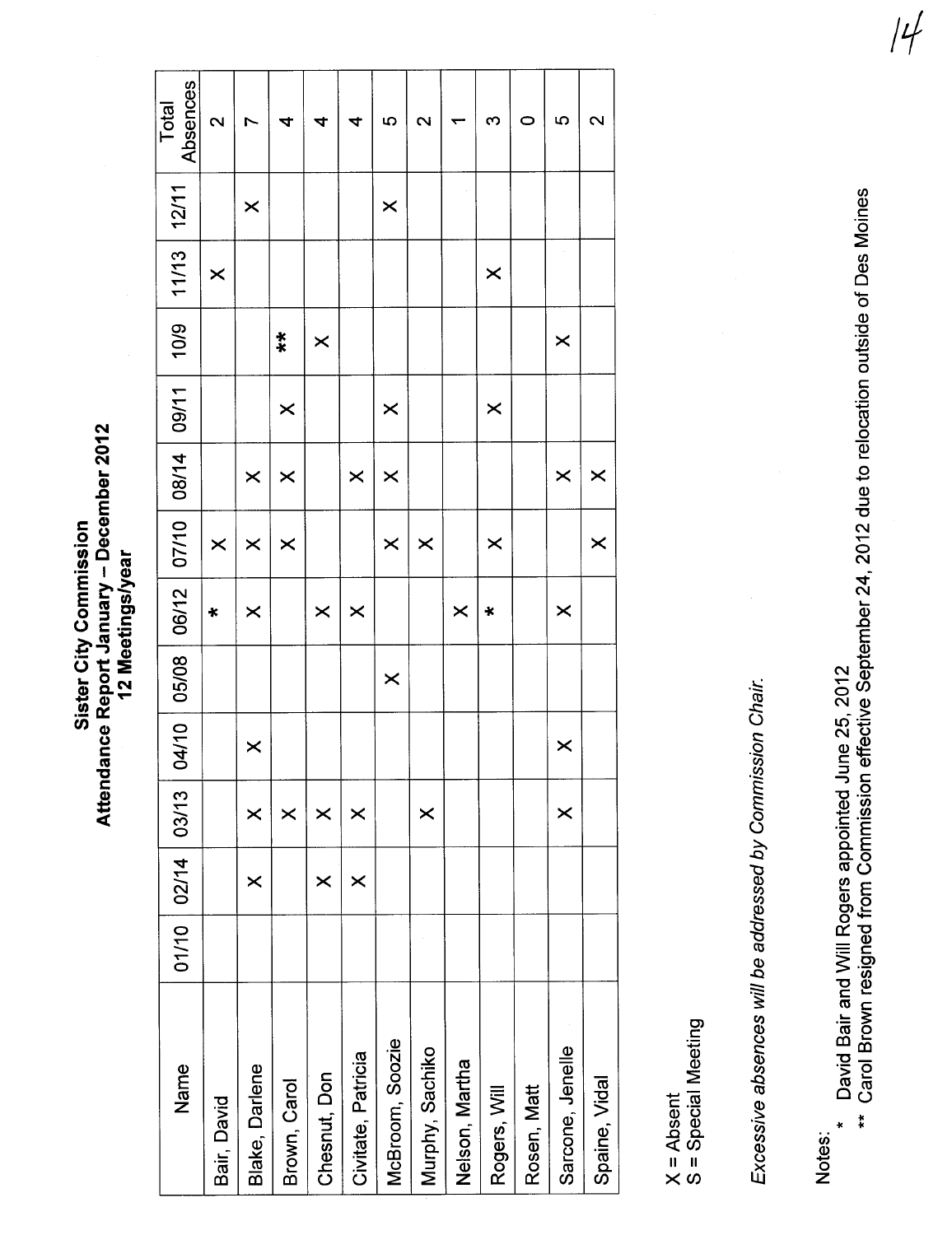### Traffic Safety Committee<br>Attendance Report<br>12 Meetings/year Traffic Safety Committee Attendance Report 12 Meetings/year

| Total                                                                                                                      | Absences | 4                     | c              | 4               |                 | ო                       | c              |                 |           | ო                       | c                  |  |  |  |
|----------------------------------------------------------------------------------------------------------------------------|----------|-----------------------|----------------|-----------------|-----------------|-------------------------|----------------|-----------------|-----------|-------------------------|--------------------|--|--|--|
|                                                                                                                            |          |                       |                |                 |                 |                         |                |                 |           |                         |                    |  |  |  |
|                                                                                                                            |          |                       |                |                 |                 |                         |                |                 |           |                         |                    |  |  |  |
|                                                                                                                            |          | $\times$              |                |                 |                 |                         |                |                 |           |                         |                    |  |  |  |
| 03/13 04/10 05/08 06/12 07/10 08/14 09/11 10/09 11/13 12/11<br>03/13 04/10 05/08 06/12 07/10 08/14 09/11 10009 11/13 12/14 |          |                       |                |                 |                 |                         |                |                 |           |                         |                    |  |  |  |
|                                                                                                                            |          | $\times$              |                |                 |                 | $\overline{\mathsf{x}}$ |                |                 |           | $\overline{\mathsf{x}}$ |                    |  |  |  |
|                                                                                                                            |          |                       |                |                 |                 |                         |                |                 |           |                         |                    |  |  |  |
|                                                                                                                            |          | $\boldsymbol{\times}$ |                | $\times$        |                 |                         |                |                 |           |                         |                    |  |  |  |
|                                                                                                                            |          |                       |                |                 |                 |                         |                |                 |           |                         |                    |  |  |  |
|                                                                                                                            |          |                       |                | $\times$        |                 |                         |                |                 |           |                         |                    |  |  |  |
|                                                                                                                            |          |                       |                | $\times$        |                 | $\times$ $\times$       |                |                 |           |                         |                    |  |  |  |
|                                                                                                                            |          | $\times$              |                |                 |                 | $\times$                |                |                 |           | $\times$                |                    |  |  |  |
| 01/17 02/14                                                                                                                |          |                       |                | ×               |                 |                         |                | $\times$        |           | ×                       |                    |  |  |  |
|                                                                                                                            | Name     | Sgt. Jack Beardsley   | Jennifer Bohac | Gabriel Carnes* | Scott Galenbeck | Carl McPherson          | John Morrissey | George Robinson | Carl Voss | Kevin Williamson        | <b>Jim Windsor</b> |  |  |  |

X = Absent<br>S = Special Meeting

S = Special Meeting

Notes:

\*Resigned --~\*Resigned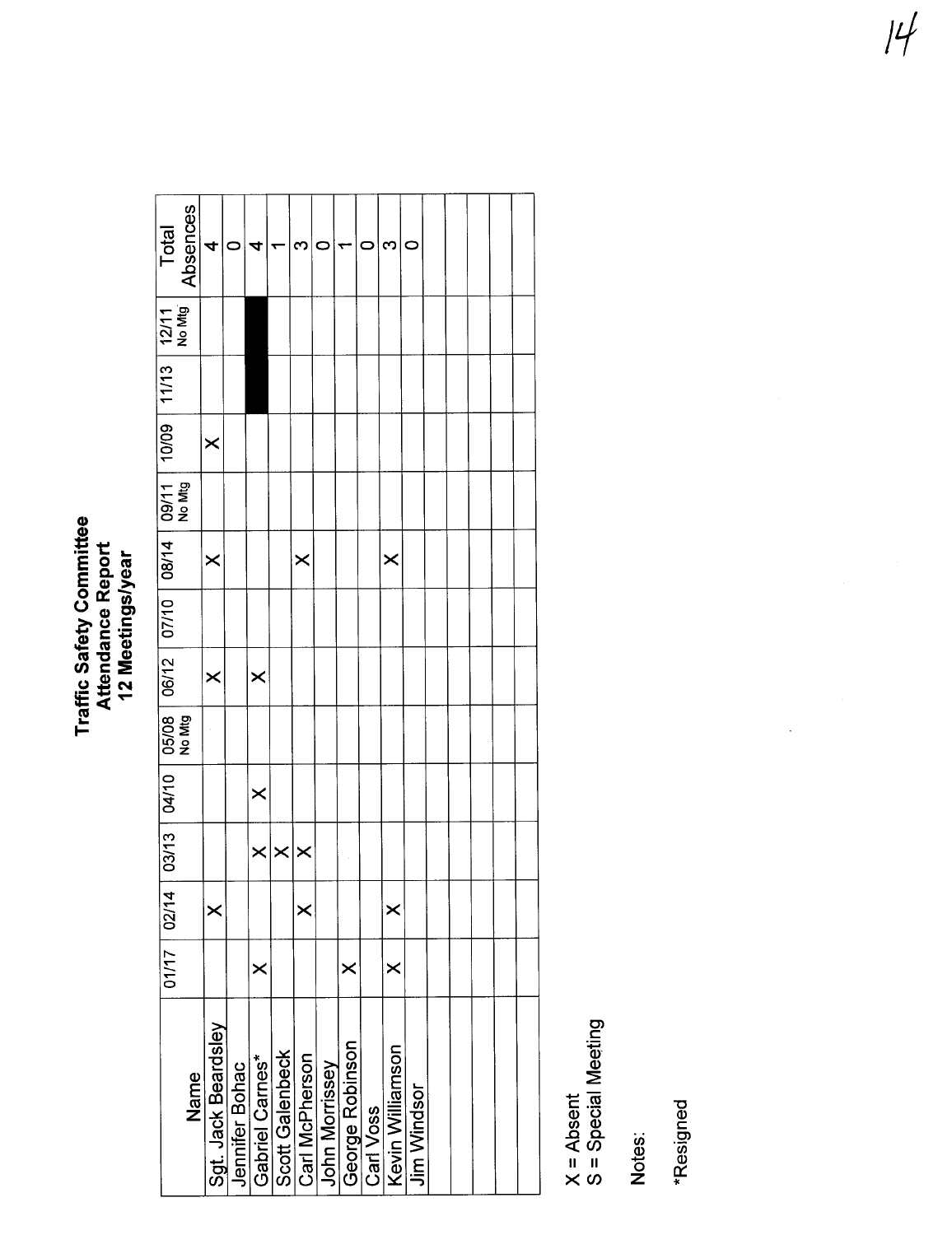## Urban Design Review Board<br>Attendance Report 2012<br>20+ meetings/year

|                     | Reg/Special<br>Absences<br>Total | $\bullet$               | 4            | 2                       | 4            | ÷                     | m                                        | m                       | မာ                    | m          |                  |              |                     |  |
|---------------------|----------------------------------|-------------------------|--------------|-------------------------|--------------|-----------------------|------------------------------------------|-------------------------|-----------------------|------------|------------------|--------------|---------------------|--|
| Dec                 | 18                               | $\overline{\mathsf{x}}$ | ×            |                         |              |                       | $\times$                                 | $\overline{\mathsf{x}}$ | $\boldsymbol{\times}$ | ×          |                  |              |                     |  |
|                     | 4                                |                         |              |                         | ×            |                       |                                          |                         | ×                     |            |                  |              |                     |  |
| Nov                 | 20                               | $\mathbf{o}$            | ⋖            | Z                       | $\mathbf{o}$ | Щ                     | ┙                                        | ┙                       | Щ                     | $\Omega$   |                  |              |                     |  |
|                     | စ                                | $\bullet$               | ⋖            | Z                       | $\bullet$    | Ш                     | ┙                                        | ᆜ                       | Щ                     | $\Omega$   |                  |              |                     |  |
| ð                   | 16                               | ×                       |              |                         |              |                       |                                          |                         | ×                     | ×          |                  |              |                     |  |
|                     | $\mathbf{\Omega}$                |                         |              |                         |              |                       | $\overline{\mathsf{x}}$                  |                         |                       |            |                  |              |                     |  |
| Sept                | 18                               |                         |              |                         |              |                       | $\overline{\mathsf{x}}$                  |                         |                       |            |                  |              |                     |  |
|                     | $\overline{\boldsymbol{r}}$      | $\bullet$               | ⋖            | Z                       | ပ            | Щ                     | ┙                                        | است                     | Ш                     | $\Omega$   |                  |              |                     |  |
| Aug                 | 21                               |                         |              | $\overline{\mathsf{x}}$ | ×            |                       |                                          |                         |                       |            |                  |              |                     |  |
|                     | $\overline{ }$                   | ×                       |              |                         |              |                       |                                          |                         |                       |            |                  |              |                     |  |
| Anr                 | 17                               | $\overline{\mathsf{x}}$ | ×            | ×                       |              |                       |                                          |                         | $\times$              |            |                  |              |                     |  |
|                     | ო                                | $\mathbf{o}$            | ⋖            | Z                       | $\bullet$    | Ш                     | $\overline{\phantom{0}}$                 | ᆜ                       | ш                     | $\Omega$   |                  |              |                     |  |
| June                | 19                               |                         |              |                         |              |                       |                                          | ×                       |                       |            |                  |              |                     |  |
|                     | 5                                |                         |              |                         |              |                       |                                          |                         | $\boldsymbol{\times}$ |            |                  |              |                     |  |
| <b>May</b>          | 15                               |                         |              |                         |              | $\boldsymbol{\times}$ |                                          | ×                       |                       | ×          |                  |              |                     |  |
|                     | $\overline{ }$                   | $\mathbf 0$             | ⋖            | Z                       | $\mathbf C$  | Ш                     |                                          | ᆜ                       | Ш                     | $\Omega$   |                  |              |                     |  |
| April               | 17                               | ×                       | ×            |                         |              |                       |                                          |                         |                       |            |                  |              |                     |  |
|                     | $\infty$                         | $\bullet$               | ⋖            | Z                       | $\bullet$    | Ш                     | ᆜ                                        | ┙                       | Ш                     | $\Omega$   |                  |              |                     |  |
| Mar                 | 20                               | $\times$                |              |                         | ×            |                       |                                          |                         |                       |            |                  |              |                     |  |
|                     | $\overline{6}$                   | $\ddot{\mathbf{c}}$     | ⋖            | Z                       | $\bullet$    | Ш                     | الد                                      | ┛                       | Щ                     | $\Omega$   |                  |              |                     |  |
| Feb                 | $\frac{1}{27}$                   | ပ                       | ⋖            | Z                       | $\mathbf 0$  | Ш                     | اس                                       | ┛                       | Ш                     | $\Omega$   |                  |              |                     |  |
|                     | $\overline{\phantom{a}}$         |                         |              |                         |              |                       |                                          |                         |                       |            |                  |              |                     |  |
| Jan                 | 17                               |                         | ×            | ×                       | ×            |                       |                                          |                         |                       |            |                  |              |                     |  |
|                     | ო $\overline{3}$                 | $\bullet$               | ⋖            | Z                       | $\mathbf 0$  | Ш                     | $\mathbf{\mathbf{\mathbf{\mathbf{-1}}}}$ | ᆚ                       | Щ                     | $\Omega$   |                  |              |                     |  |
| <b>Meeting Date</b> | <b>Member Name</b>               | Todd, Aaron             | Abler, David | Allen, Scott            | Clark, Brian | Garner, Todd          | Hearn, John                              | Mormann, Marlon         | Wattier, Greg         | Rypma, Tim | Vacant positions | Citizen Rep. | Landscape Architect |  |

X = Absent<br>S = Special Meeting

Notes:<br>**Exercicled** meetings:

 $14$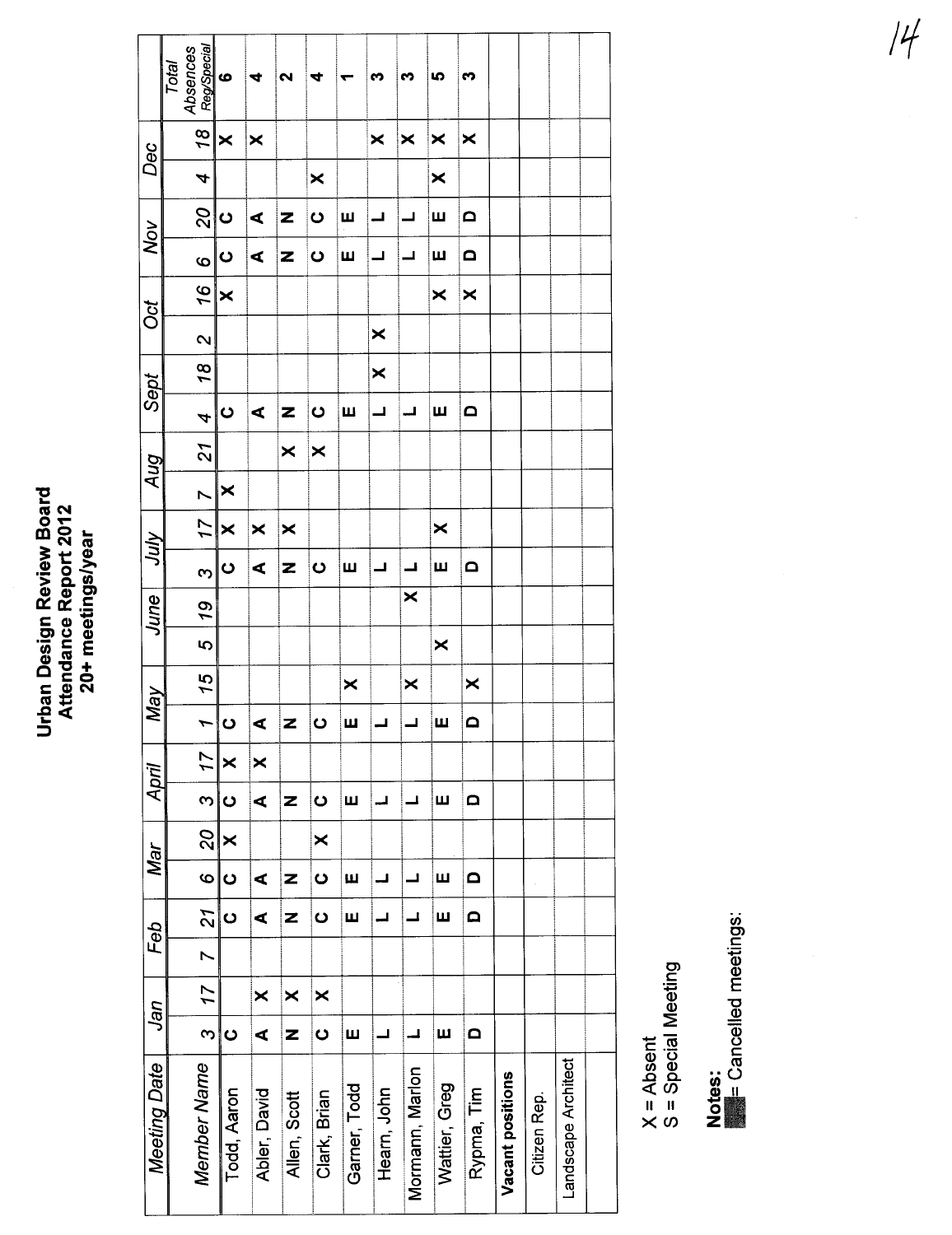Board of Water Works Trustees<br>Attendance Report 2012<br>12 Meetings/Year Board of Water Works Trustees Attendance Report 2012 12 Meetings/Year

| Total<br>Absences   |                                                                                       |               |                 | ₹                      | $\sim$             |               |  |  |  |  |  |  |  |
|---------------------|---------------------------------------------------------------------------------------|---------------|-----------------|------------------------|--------------------|---------------|--|--|--|--|--|--|--|
| Dec<br>12/18        |                                                                                       |               |                 |                        |                    |               |  |  |  |  |  |  |  |
| Nov<br>11/27        |                                                                                       |               |                 |                        | $\times$           |               |  |  |  |  |  |  |  |
| 0tt<br>10/23        |                                                                                       |               |                 |                        |                    |               |  |  |  |  |  |  |  |
| <b>Sept</b><br>9/25 |                                                                                       |               |                 |                        |                    |               |  |  |  |  |  |  |  |
| Aug<br>8/28         |                                                                                       | $\times$      |                 |                        |                    |               |  |  |  |  |  |  |  |
|                     | $\frac{25}{8}$<br>8/14                                                                |               |                 |                        |                    |               |  |  |  |  |  |  |  |
|                     | ა<br>მა<br>ა                                                                          |               |                 |                        |                    |               |  |  |  |  |  |  |  |
|                     | July<br>7/24                                                                          |               |                 | $\times$               |                    |               |  |  |  |  |  |  |  |
|                     | June<br>6/26                                                                          |               |                 |                        |                    |               |  |  |  |  |  |  |  |
|                     | May<br>5/22                                                                           |               |                 |                        | $\times$           |               |  |  |  |  |  |  |  |
|                     | <b>April</b><br>4/24                                                                  |               |                 |                        |                    |               |  |  |  |  |  |  |  |
|                     | Mar<br>3/27                                                                           |               |                 |                        |                    |               |  |  |  |  |  |  |  |
|                     | $Mar$<br>$3/13$<br>$S$                                                                |               |                 |                        |                    |               |  |  |  |  |  |  |  |
|                     | $\begin{array}{c} \begin{array}{c} \text{Feb} \\ \text{2/28} \end{array} \end{array}$ |               | $\times$        |                        |                    |               |  |  |  |  |  |  |  |
|                     | Jan<br>1/24                                                                           |               |                 |                        |                    | $\times$      |  |  |  |  |  |  |  |
|                     | Name                                                                                  | David Carlson | Leslie Gearhart | <b>Graham Gillette</b> | <b>James Grant</b> | Susan Huppert |  |  |  |  |  |  |  |

X = Absent<br>S = Special Meeting  $\frac{1}{2}$ <br> $\frac{1}{2}$ <br> $\frac{1}{2}$ <br> $\frac{1}{2}$ <br> $\frac{1}{2}$ <br> $\frac{1}{2}$ <br> $\frac{1}{2}$ <br> $\frac{1}{2}$ <br> $\frac{1}{2}$ <br> $\frac{1}{2}$ <br> $\frac{1}{2}$ <br> $\frac{1}{2}$ <br> $\frac{1}{2}$ <br> $\frac{1}{2}$ <br> $\frac{1}{2}$ <br> $\frac{1}{2}$ <br> $\frac{1}{2}$ <br> $\frac{1}{2}$ <br> $\frac{1}{2}$ <br> $\frac{1}{2}$ <br> $\frac{1}{2}$ <br><br> $\frac{1}{2}$ <br>